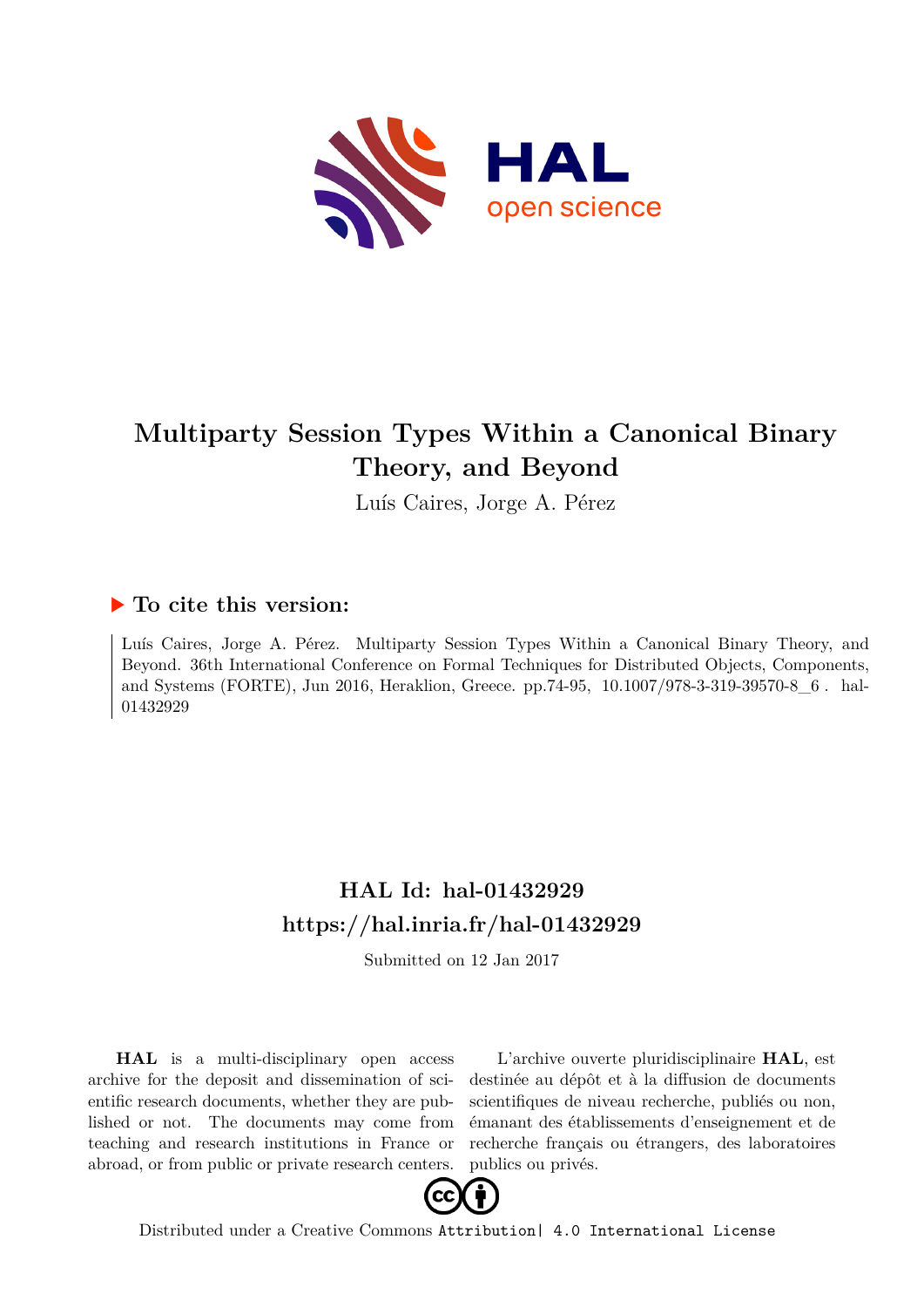# Multiparty Session Types Within A Canonical Binary Theory, and Beyond

Luís Caires<sup>1</sup> and Jorge A. Pérez<sup>2</sup>

<sup>1</sup> NOVA LINCS - Universidade NOVA de Lisboa, Portugal <sup>2</sup> University of Groningen, The Netherlands

Abstract. A widespread approach to software service analysis uses*session types*. Very different type theories for *binary* and *multiparty* protocols have been developed; establishing precise connections between them remains an open problem. We present the first formal relation between two existing theories of binary and multiparty session types: a binary system rooted in linear logic, and a multiparty system based on automata theory. Our results enable the analysis of multiparty protocols using a (much simpler) type theory for binary protocols, ensuring protocol fidelity and deadlock-freedom. As an application, we offer the first theory of multiparty session types with *behavioral genericity*. This theory is natural and powerful; its analysis techniques reuse results for binary session types.

# 1 Introduction

The purpose of this paper is to demonstrate, in a precise technical sense, how an expressive and extensible theory of multiparty systems can be extracted from a basic theory for binary sessions, thus developing the first formal connection between multiparty and binary session types. Our approach relies on a theory of binary session types rooted in linear logic and on *medium processes* that capture the behavior of global types.

Relating the global behavior of a distributed system and the components that implement it is a challenging problem in many scenarios. This problem is also important in the analysis of software services, where the focus is on message-passing programs with advanced forms of concurrency and distribution. Within language-based techniques, notable approaches include *interface contracts* (cf. [8]) and *behavioral types* [15]. Our interest is in the latter: by classifying behaviors (rather than values), behavioral types abstract structured protocols and enforce disciplined communication exchanges.

*Session types* [13,14] are a much-studied class of behavioral types. They organize multiparty protocols as *sessions*, basic units of structured conversations. Several session typed frameworks have been developed (see [15] for an overview). This diversity makes it hard to compare their associated techniques, and hinders the much desirable transfer of techniques between different typed models.

In this paper, we formally relate two distinct typed models for structured communications. By relying on a type theory of binary sessions rooted in linear logic [5], we establish natural bridges between typed models for *binary* and *multiparty* sessions [13,14]. Our results reveal logically motivated justifications for key concepts in typed models of global/local behaviors, and enable the transfer of reasoning techniques from binary to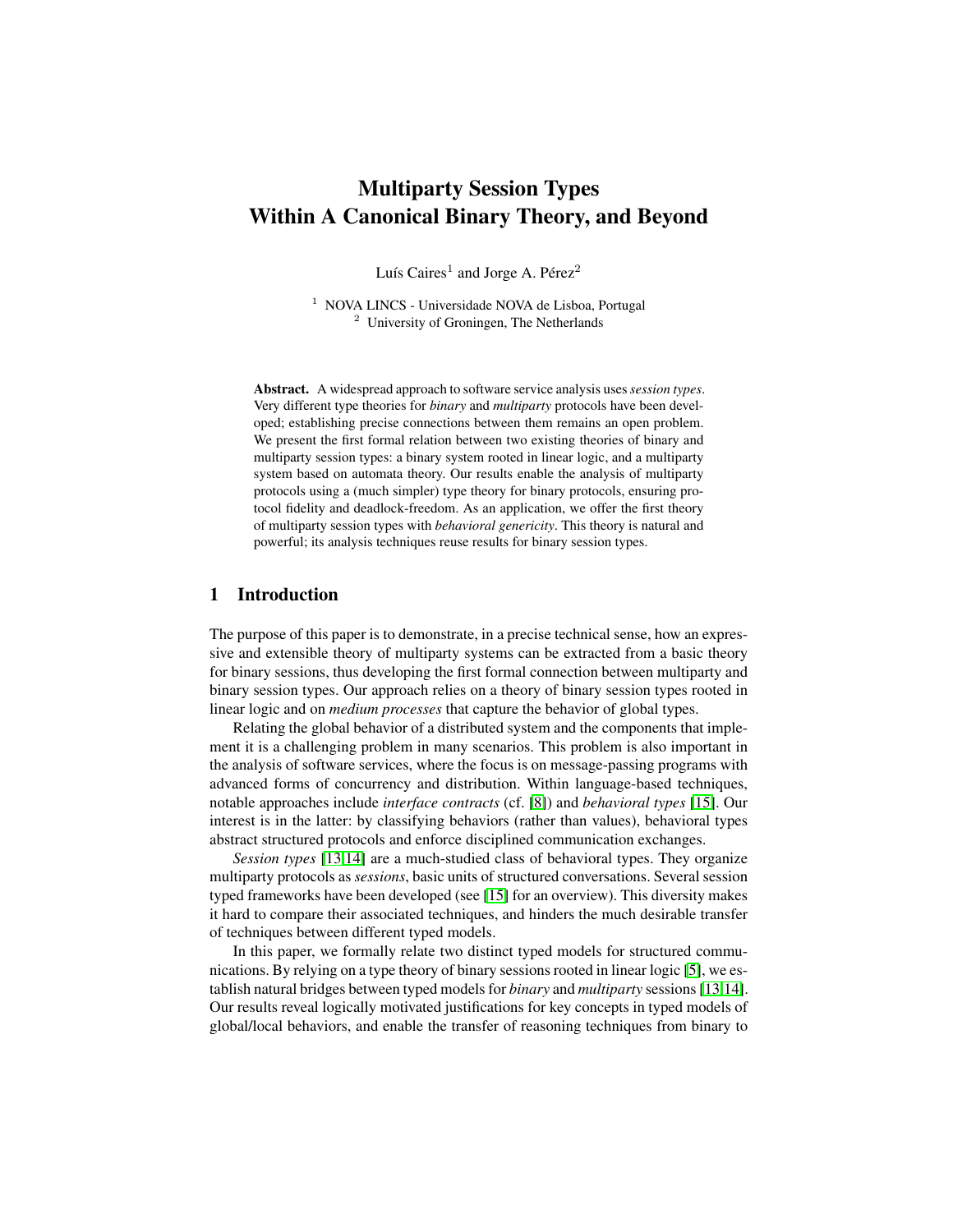multiparty sessions. In fact, our approach naturally enables us to define the first model of multiparty session types with *parametric polymorphism*, which in our setting means *behavioral genericity* (i.e., passing first-class behavioral interfaces in messages), not just datatype genericity. This new model is very powerful; we equip it with analysis techniques for behavioral genericity by reusing results for binary session types [4].

Binary protocols [13] involve two partners, each abstracted by a behavioral type; correct interactions rely on *compatibility*, i.e., when one partner performs an action, the other performs a complementary one. Multiparty protocols may involve more than two partners: there is a global specification to which all of them, from their local perspectives, should adhere. In multiparty session types [14,12], these visions are described by a *global type* and *local types*, respectively; a *projection function* relates the two. Previous research shows that type systems for multiparty protocols have a more involved theory than binary ones. For instance, the analysis of deadlock-freedom in multiparty protocols is challenging [10], and certainly harder than for binary protocols.

The question is then: *could multiparty session types be reduced into binary ones?* Defining such a reduction is far from trivial, as it should satisfy at least two requirements. First, the resulting collection of binary interactions must preserve crucial *sequencing information* among multiparty exchanges. Second, it should avoid *undesirable behaviors*: synchronization errors, deadlocks, non-terminating reductions.

This paper answers the above question in the affirmative. We tightly relate: (i) a standard theory of multiparty session types [14,12], and (ii) the theory of deadlock-free binary session types proposed in [5]. The key device in our approach is the *medium process* of a multiparty protocol.

Given a global type G, its medium process  $M[[G]]$  is an entity that mediates in all communications. Therefore,  $M[[G]]$  extracts the semantics of  $G$ , uniformly capturing its sequencing information. Process  $M[[G]]$  is meant to interact with well-typed implementations for all participants declared in  $G$ . This way, for instance, given the global type  $G = \mathsf{p} \rightarrow \mathsf{q}: \{l_i\langle U_i \rangle, G_i\}_{i \in I}$  (i.e., a labeled, directed exchange from p to q, indexed by I, which precedes execution of a protocol  $G_i$ ), its medium M[G] first receives a label  $l_j$  and message of type  $U_j$  sent by p's implementation (with  $j \in I$ ); then, it forwards these two objects to q's implementation; lastly, it executes process  $M[[G_j]]$ .

Interestingly, our medium-based approach applies to global types with name passing, delegation, and parallel composition. To fully characterize a global type  $G$ , we determine the conditions under which  $M||G||$  may be well-typed using binary session types, with respect to its local types. A key ingredient here is the theory for binary session types introduced in [5]. Due to their logical foundations, typability in [5] entails: *fidelity* (protocols are respected), *safety* (absence of communication errors), *deadlockfreedom* (processes do not get stuck), and *termination* (infinite internal behavior is ruled out). Most relevant for our approach is deadlock-freedom, not directly ensured by alternative type systems.

Here we present an analysis of multiparty session types using a theory of binary session types, ensuring fidelity and deadlock-freedom. Our *technical contributions* are:

• *Characterization results* relating (a) a global type that is well-formed (correct projectability) and (b) typability of its medium using binary session types (Thms. 4-5).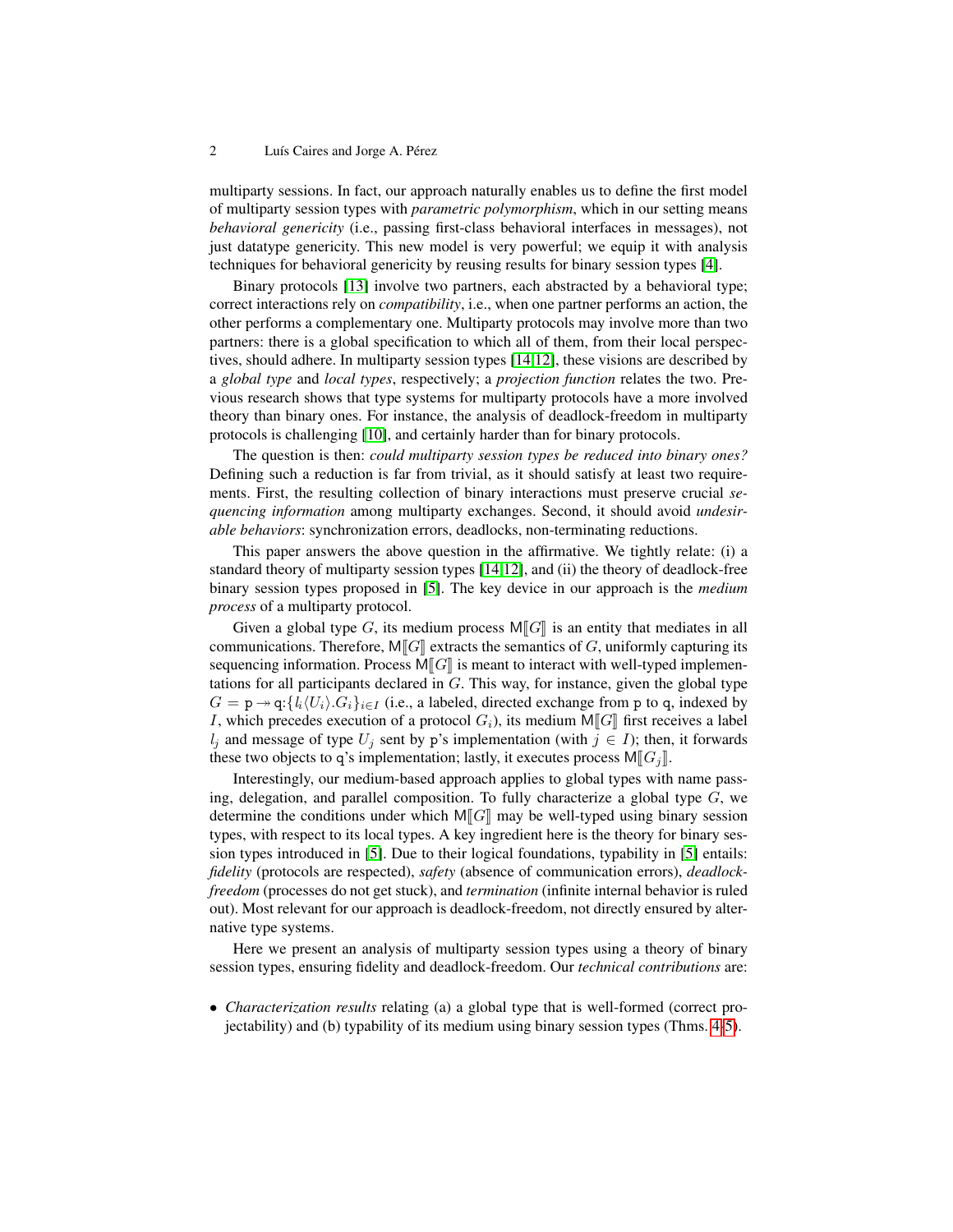- *Operational correspondence results* relating (a) the behavior of a global type and (b) the behavior of its medium (instrumented in a natural way) composed with welltyped implementations for each local type (Thm. 7). These results confirm that our analysis does not introduce extra sequentiality in protocols.
- A proof that *behavioral transformations* of global types [6] can be justified by typed equalities for binary sessions [19] expressed at the level of mediums (Thm. 6). This result offers a deep semantic justification of structural identities on global types, such as those capturing parallelism via interleaving of causally independent exchanges.
- *Transfer of techniques* from binary to multiparty protocols. We define the first theory of multiparty session types with *behavioral genericity*; its analysis techniques reuse the binary session type theory with parametric polymorphism given in [4].

Our results define the first formal relation between multiparty and binary session types. They highlight the fundamental character of the notions involved, since they can be independently explained by communicating automata (cf. [12]) and linear logic (cf. [5]).

Next, we collect definitions on multiparty sessions [14,12] and binary sessions [5]. Our technical contributions are reported in  $\S 3$ . In  $\S 4$  we illustrate these contributions by means of an example that features non-trivial forms of replication and sharing. In § 5 we introduce multiparty session types with behavioral genericity, and in  $\S 6$  we illustrate our approach in the analysis of a multiparty protocol.  $\S 7$  concludes and discusses related works.

# 2 Preliminaries: Binary and Multiparty Session Types

*Binary Session Types.* We build upon the theory of binary session types of [5,21], based on an interpretation of session types as linear logic propositions. We assume no background on linear logic from the reader; we refer to [5] for further details.

*The Process Model.* We define a synchronous π-calculus [20] with forwarding and nary labeled choice. We use  $l_1, l_2, \ldots$  to range over *labels*. Given an infinite set  $\Lambda$  of *names*  $(x, y, z, u, v)$ , the set of *processes*  $(P, Q, R)$  is defined by

$$
P ::= \mathbf{0} \quad | \quad P \mid Q \quad | \quad (vy)P \mid \overline{x} \mid y. \quad | \quad (xy).P \mid x(y).P \mid x \land y. \quad | \quad x \land y. \quad P \mid x \land y. \quad P \mid x \land y. \quad P \mid x \land y. \quad P \mid x \land y. \quad P \mid x \land y. \quad P \mid x \land y. \quad P \mid x \land y. \quad P \mid x \land y. \quad P \mid x \land y. \quad P \mid x \land y. \quad P \mid x \land y. \quad P \mid x \land y. \quad P \mid x \land y. \quad P \mid x \land y. \quad P \mid x \land y. \quad P \mid x \land y. \quad P \mid x \land y. \quad P \mid x \land y. \quad P \mid x \land y. \quad P \mid x \land y. \quad P \mid x \land y. \quad P \mid x \land y. \quad P \mid x \land y. \quad P \mid x \land y. \quad P \mid x \land y. \quad P \mid x \land y. \quad P \mid x \land y. \quad P \mid x \land y. \quad P \mid x \land y. \quad P \mid x \land y. \quad P \mid x \land y. \quad P \mid x \land y. \quad P \mid x \land y. \quad P \mid x \land y. \quad P \mid x \land y. \quad P \mid x \land y. \quad P \mid x \land y. \quad P \mid x \land y. \quad P \mid x \land y. \quad P \mid x \land y. \quad P \mid x \land y. \quad P \mid x \land y. \quad P \mid x \land y. \quad P \mid x \land y. \quad P \mid x \land y. \quad P \mid x \land y. \quad P \mid x \land y. \quad P \mid x \land y. \quad P \mid x \land y. \quad P \mid x \land y. \quad P \mid x \land y. \quad P \mid x \land y. \quad P \mid x \land y. \quad P \mid x \land y. \quad P \mid x \land y. \quad P \mid x \land y. \quad P \mid x \land y. \quad P \mid x \land y. \quad P \mid x \land y. \quad P \mid x \land y. \quad P \mid x \land y. \quad P \mid x \land y. \quad P \mid x \land y. \quad P \mid x \land y. \quad P \mid x \land y. \quad P \mid x \land y. \quad P \mid x \land y. \quad P \mid x \land y. \quad P \mid x \land y.
$$

Operators 0 (inaction),  $P \mid Q$  (parallel composition), and  $(\nu y)P$  (restriction) are standard. We have  $\overline{x} y.P$  (send y on x, proceed as P),  $x(y).P$  (receive a z on x, proceed as P with y replaced by z), and the replicated input  $x(y)$ . P. Operators  $x \triangleleft t$ ; P and  $x \triangleright \{l_i : P_i\}_{i \in I}$  define labeled choice [13]. Forwarding  $[x \leftrightarrow y]$  equates x and y; it is a copycat process, similar to *wires* in [20]. Also,  $\overline{x}(y)$  denotes the bound output  $(vy)\overline{x}y$ .

In restriction  $(vy)P$  and input  $x(y)P$  the occurrence of name y is binding, with scope P. The set of *free names* of a process P is denoted  $fn(P)$ . In a statement, a name is *fresh* if it is not among the names of the objects (processes, actions, etc.) of the statement. A process is *closed* if it does not contain free occurrences of names. We identify processes up to consistent renaming of bound names. The capture-avoiding substitution of x for y in P is denoted  $P\{x/y\}$ . Notation k denotes a finite sequence of pairwise distinct names  $k_1, k_2, \cdots$ . We sometimes treat sequences of names as sets.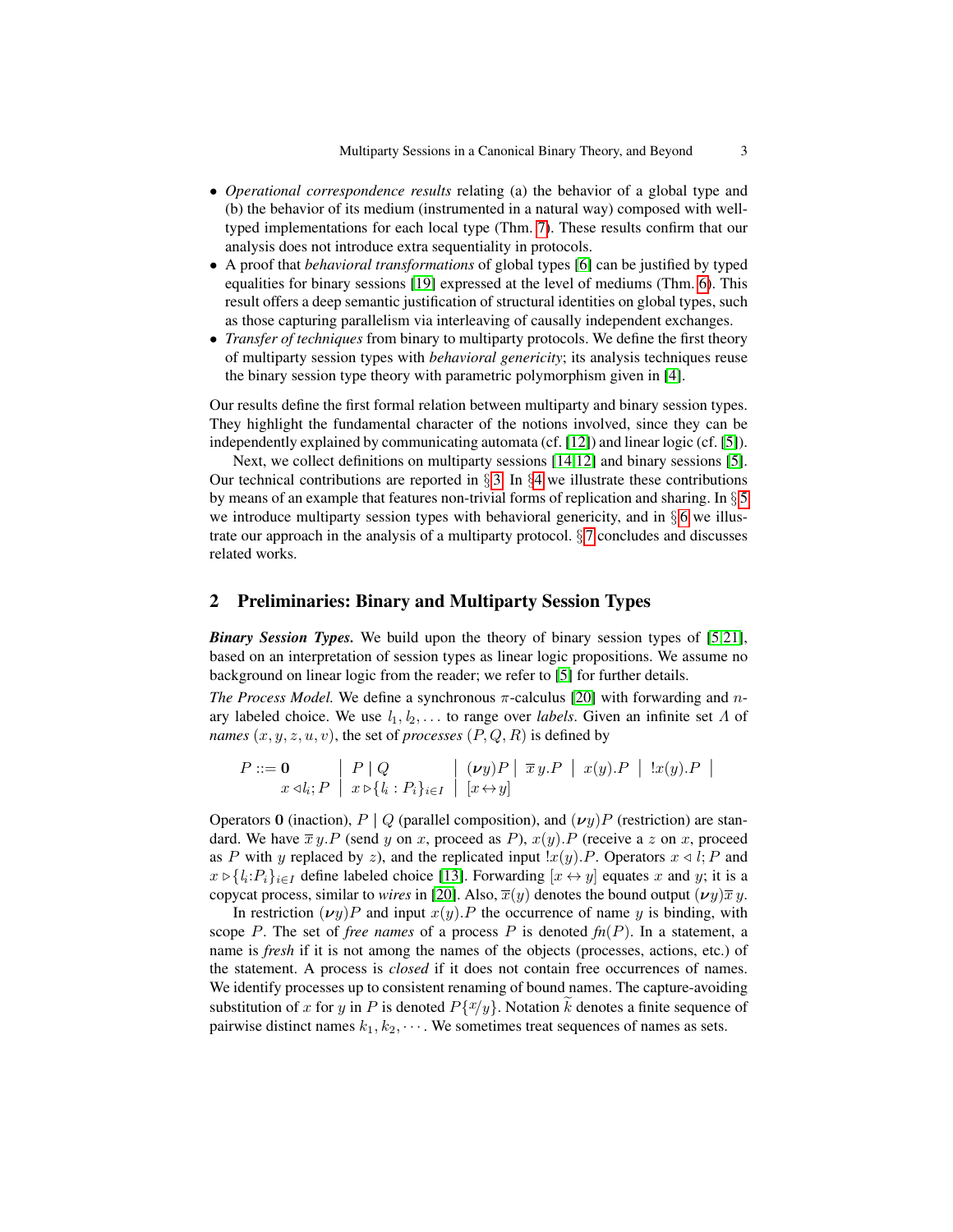$$
\begin{aligned}\n\text{(id)} \ (\nu x) ([x \leftrightarrow y] \mid P) & \xrightarrow{\tau} P \{ y/x \} \quad \text{(n.out)} \ \overline{x} \, y.P \xrightarrow{\overline{x}y} P \quad \text{(n.in)} \ x(y).P \xrightarrow{x(z)} P \{ z/y \} \\
\text{(s.out)} \ x \triangleleft l; P \xrightarrow{\overline{x \triangleleft l}} P \quad \text{(s.in)} \ x \triangleright \{ l_i : P_i \}_{i \in I} \xrightarrow{x \triangleleft l} P_j \quad (j \in I)\n\end{aligned}
$$

Fig. 1. LTS for Processes (Excerpt).

*Reduction* expresses the internal behavior of processes. Closed under structural congruence (noted  $\equiv$ , see [5]), it is the binary relation on processes defined by the rules:

$$
\overline{x} y.Q \mid x(z).P \to Q \mid P\{y/z\} \qquad \overline{x} y.Q \mid !x(z).P \to Q \mid P\{y/z\} \mid !x(z).P \n(\nu x)([x \leftrightarrow y] \mid P) \to P\{y/x\} \qquad Q \to Q' \Rightarrow P \mid Q \to P \mid Q' \nP \to Q \Rightarrow (\nu y)P \to (\nu y)Q \qquad x \triangleleft j; P \mid x \triangleright \{l_i : Q_i\}_{i \in I} \to P \mid Q_j \ (j \in I)
$$

The interaction of a process with its environment is defined by an early labeled transition system (LTS) for the  $\pi$ -calculus [20], extended with labels and transition rules for choice and forwarding. Transition  $P \stackrel{\lambda}{\longrightarrow} Q$  says that  $P$  may evolve to  $Q$  by performing the action represented by label  $\lambda$ , defined as:  $\lambda ::= \tau | x(y) | x \triangleleft l | \overline{x} y | \overline{x}(y) | \overline{x \triangleleft l}$ . Actions are the input  $x(y)$ , the offer  $x \triangleleft l$ , and their co-actions: the output  $\overline{x} y$  and bound output  $\overline{x}(y)$  actions, and the selection  $x \triangleleft l$ , resp. The bound output  $\overline{x}(y)$  denotes extrusion of y along x. Internal action is denoted  $\tau$ . Fig. 1 gives a selection of the rules that define  $P \stackrel{\lambda}{\rightarrow} Q$ . Weak transitions are as usual:  $\Longrightarrow$  is the reflexive, transitive closure of  $\stackrel{\tau}{\rightarrow}$ . Notation  $\stackrel{\lambda}{\Longrightarrow}$  stands for  $\Longrightarrow \stackrel{\lambda}{\Longrightarrow}$  (given  $\lambda \neq \tau$ ) and  $\stackrel{\tau}{\Longrightarrow}$  stands for  $\Longrightarrow$ .

*Session Types as Linear Logic Propositions.* The type theory of [5] connects session types as linear logic propositions. Main properties derived from typing, absent from other binary session type theories, are *global progress* (deadlock-freedom) and *termination* [19]. The syntax of binary types is as follows:

# Definition 1 (Binary Types). *Types* (A, B, C) *are given by*  $A, B ::= \mathbf{1} | A | A \otimes B | A \otimes B | A \otimes B | A \otimes B | A \otimes B | A \otimes B | A \otimes B | A \otimes B | A \otimes B | B \otimes B | A \otimes B | B \otimes B | A \otimes B | B \otimes B | A \otimes B | B \otimes B | B \otimes B | B \otimes B | B \otimes B | B \otimes B | B \otimes B | B \otimes B | B \otimes B | B \otimes B | B \otimes B | B \otimes B | B \otimes B | B \otimes B | B \otimes B | B \otimes B | B \otimes B | B \otimes B | B \otimes B | B \otimes B | B \ot$

We use  $A \otimes B$  (resp.  $A\rightarrow B$ ) to type a name that performs an output (resp. an input) to its partner, sending (resp. receiving) a name of type  $A$ , and then behaves as type  $B$ . Thus,  $A \otimes B$  and  $A \rightarrow B$  represent the session types !A; B and ?A; B introduced in [13]. We generalize [5] by considering n-ary offer  $\&$  and choice  $\oplus$ . Given a finite index set I,  $\mathcal{B}\lbrace i_i: A_i \rbrace_{i \in I}$  types a name that offers a choice between an  $l_i$ . Dually,  $\mathcal{B}\lbrace i_i: A_i \rbrace_{i \in I}$  types the selection of one of the l. Type 14 types a shared channel, used by a server to spaying the selection of one of the  $l_i$ . Type ! A types a shared channel, used by a server to spawn an arbitrary number of new sessions (possibly none), each one conforming to A. Type 1 is the terminated session; names of type 1 may be passed around as opaque values.

A *type environment* collects type assignments of the form  $x:A$ , where  $x$  is a name and A is a type, the names being pairwise disjoint. We consider two typing environments, subject to different structural properties: a *linear* part ∆ and an *unrestricted* part Γ, where weakening and contraction principles hold for Γ but not for ∆.

A *type judgment*  $\Gamma$ ;  $\Delta \vdash P$  :: *z*:*C* asserts that P provides behavior C at channel *z*, building on "services" declared in  $\Gamma$ ;  $\Delta$ . This way, e.g., a client Q that relies on external services and does not provide any is typed as  $\Gamma$ ;  $\Delta \vdash Q :: z$ : 1. The domains of  $\Gamma$ ,  $\Delta$  and z:C are required to be pairwise disjoint. We write  $dom(\Gamma)$  (resp.  $dom(\Delta)$ ) to denote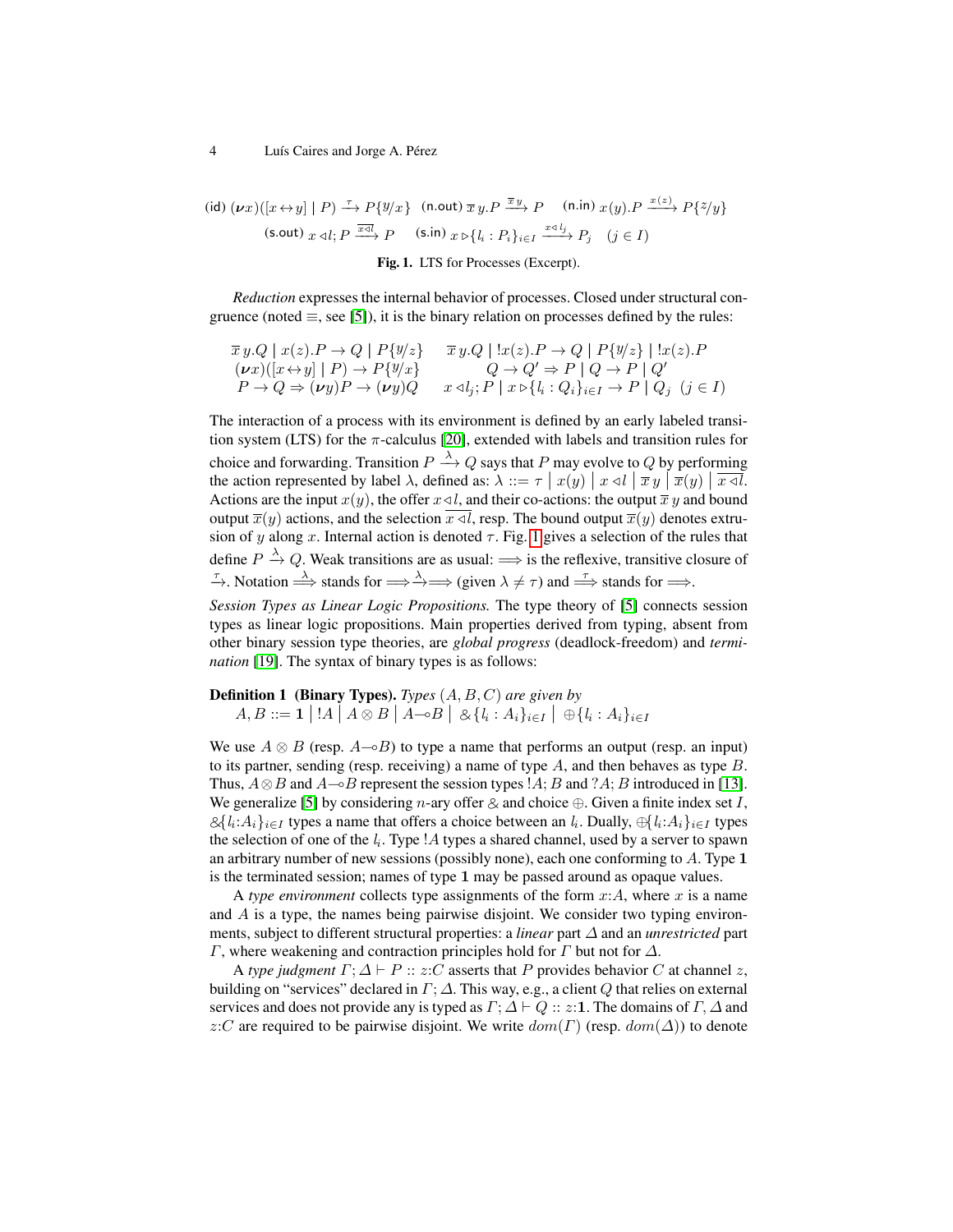(Tid) (T1R) (Tcut)  
\n
$$
\overline{r; x:A \vdash [x \leftrightarrow z] :: z:A} \qquad \overline{r; \vdash 0 :: x:1} \qquad \frac{\Gamma; \Delta \vdash P :: x:A \quad \Gamma; \Delta', x:A \vdash Q :: z:C}{\Gamma; \Delta, \Delta' \vdash (\nu x)(P \mid Q) :: z:C}
$$
\n(1– $\circ$ L) 
$$
\frac{\Gamma; \Delta \vdash P :: y:A \quad \Gamma; \Delta', x:B \vdash Q :: z:C}{\Gamma; \Delta, \Delta', x:A \multimap B \vdash \overline{x}(y).(P \mid Q) :: z:C} \qquad (\text{TeV}) \frac{\Gamma; \Delta, y:A, x:B \vdash P :: z:C}{\Gamma; \Delta, x:A \otimes B \vdash x(y).P :: z:C}
$$
\n(1 $\oplus$ L) 
$$
\frac{\Gamma; \Delta, x:A_1 \vdash P_1 :: z:C \quad \cdots \quad \Gamma; \Delta, x:A_k \vdash P_k :: z:C \quad I = \{1, \ldots, k\}}{\Gamma; \Delta, x: \oplus \{l_i : A_i\}_{i \in I} \vdash x \triangleright \{l_i : P_i\}_{i \in I} :: z:C}
$$
\n(1 $\otimes$ R) 
$$
\frac{\Gamma; \Delta \vdash P_1 :: x:A_1 \cdots \Gamma; \Delta \vdash P_k :: x:A_k \quad I = \{1, \ldots, k\}}{\Gamma; \Delta \vdash x \triangleright \{l_i : P_i\}_{i \in I} :: x: \Delta_i \{l_i : A_i\}_{i \in I}}
$$
\n(1 $\otimes$ L<sub>1</sub>) (1 $\otimes$ L<sub>2</sub>)  
\n
$$
\frac{\Gamma; \Delta, x:A \vdash P :: z:C}{\Gamma; \Delta, x: \Delta_i \{l_i : A\}_{i \in I} \vdash x \exists l_i; P :: z:C} \qquad \frac{\Gamma; \Delta, x: \Delta_i \{l_i : A_i\}_{i \in I} \vdash P :: z:C \quad k \notin I}{\Gamma; \Delta, x: \Delta_i \{l_i : A\}_{i \in I} \vdash P :: z:C}
$$

Fig. 2. The Type System for Binary Sessions (Excerpt).

the domain of  $\Gamma$  (resp.  $\Delta$ ), a sequence of names. Empty environments are denoted ' $\cdot$ '. As  $\pi$ -calculus terms are considered up to structural congruence, typability is closed under  $\equiv$  by definition. We sometimes abbreviate  $\Gamma$ ;  $\Delta \vdash P$  :: z:1 as  $\Gamma$ ;  $\Delta \vdash P$ .

Fig. 2 presents selected typing rules; see [5] for a full account. We have right and left rules: they say how to *implement* and *use* a session of a given type, respectively. We briefly comment on some of the rules. Rule (Tid) defines identity in terms of forwarding. Rule (Tcut) define typed composition via parallel composition and restriction. Implementing a session type  $\mathcal{A}\{l_i: A_i\}_{i\in I}$  amounts to offering a choice between *n* sessions with type  $A$ , (Pule (To B)); its use on name *x* entails selecting an elternative using with type  $A_i$  (Rule (T&R)); its use on name x entails selecting an alternative, using prefix  $x \triangleleft l_j$  (Rules (T&L<sub>1</sub>) and (T&L<sub>2</sub>)). Type  $\bigoplus l_i : A_i\}_{i \in I}$  has a dual interpretation.<br>We now recall some main results for well-typed processes. For any *P*, define live(*P* 

We now recall some main results for well-typed processes. For any  $P$ , define  $live(P)$ iff  $P \equiv (\nu \tilde{n}) (\pi . Q \mid R)$ , for some names  $\tilde{n}$ , a process R, and a *non-replicated* guarded process  $\pi.Q$ . Also, we write  $P \Downarrow$ , if there is no infinite reduction path from process P.

#### Theorem 1 (Properties of Well-Typed Processes).

- *1. Subject Reduction [5]: If*  $\Gamma$ ;  $\Delta \vdash P$  :: x:A and  $P \rightarrow Q$  then  $\Gamma$ ;  $\Delta \vdash Q$ ::x:A.
- 2. *Global Progress* [5]: If  $\cdot$ ;  $\cdot \vdash P$ :  $z$ :1 *and* live(P) *then exists a* Q *such that*  $P \rightarrow Q$ .
- *3. Termination / Strong Normalization [19]: If*  $\Gamma$ ;  $\Delta \vdash P$  :: x:A *then*  $P \Downarrow$ .

Theorem 1(2), key in our work, implies that our type discipline ensures deadlock freedom. Further properties of well-typed processes concern *proof conversions* and *typed behavioral equivalences*. The correspondence in [5] is realized by relating *proof conversions* in linear logic with appropriate process equivalences. There is a group of *commuting conversions* that induces a behavioral congruence on typed processes, noted  $\simeq_c$ . Process equalities justified by  $\simeq_c$  include, e.g., (see [19] for details):

$$
\Gamma; \Delta, y: A \otimes B \vdash (\nu x)(P \mid y(z).Q) \simeq_c y(z).(\nu x)(P \mid Q) :: z:C \Gamma; \Delta, y: A \rightarrow B \vdash (\nu x)(P \mid \overline{y}(z).(Q \mid R)) \simeq_c \overline{y}(z).(Q \mid (\nu x)(P \mid R)) :: T \Gamma; \Delta, y: \& \{l_i: A_i\}_{i \in I} \vdash (\nu x)(P \mid y \triangleleft l; Q) \simeq_c y \triangleleft l; (\nu x)(P \mid Q) :: T
$$

These equalities reflect a behavioral equivalence over session-typed processes, called *context bisimilarity* (noted  $\approx$ ) [19]. Roughly, typed processes  $\Gamma$ ;  $\Delta \vdash P$  :: x:A and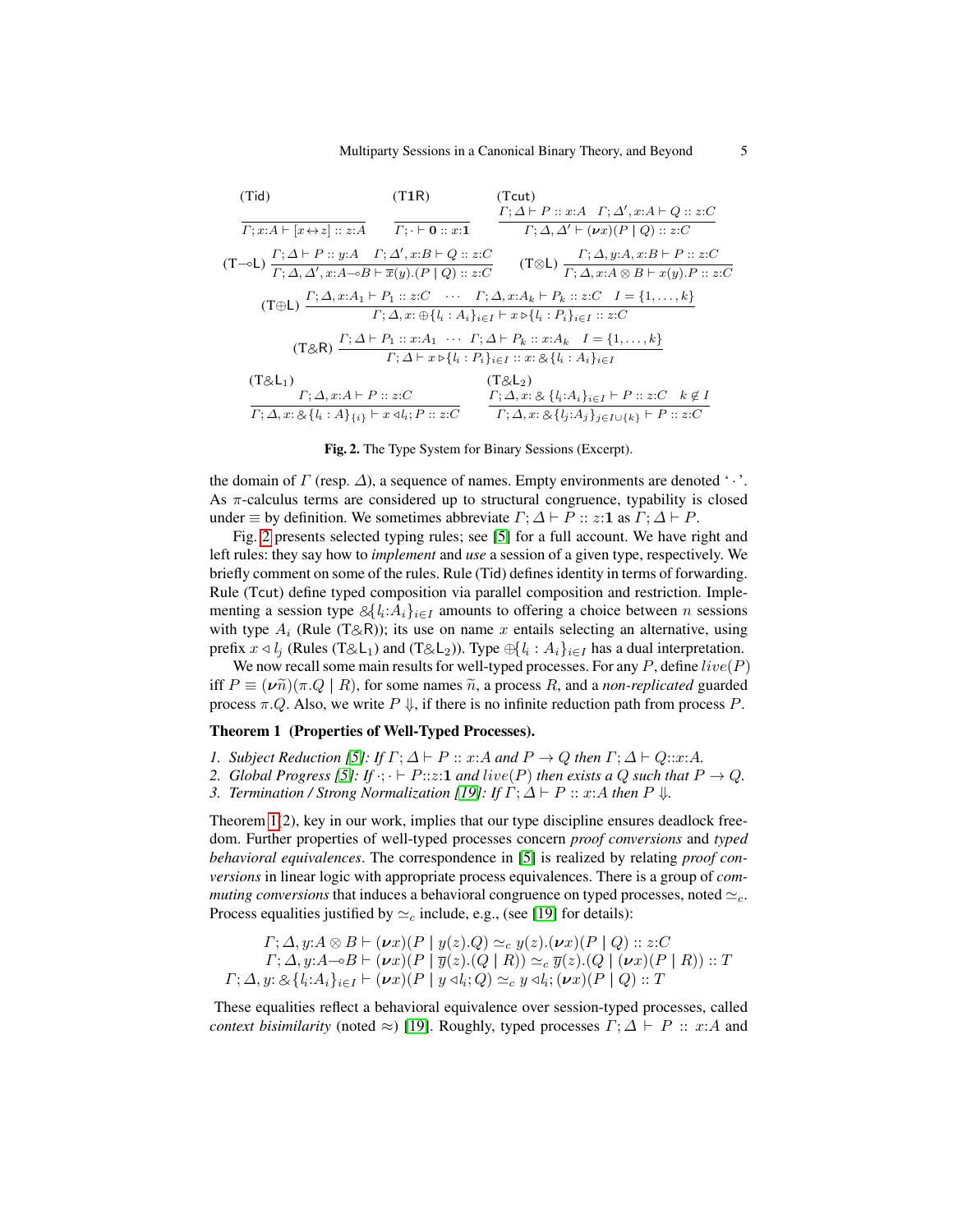$\Gamma: \Delta \vdash Q :: x:A$  are context bisimilar if, once composed with their requirements (described by  $\Gamma$ ,  $\Delta$ ), they perform the same actions on x (as described by A). Context bisimilarity is a congruence relation on well-typed processes. We have:

**Theorem 2** ([19]). *If*  $\Gamma$ ;  $\Delta \vdash P \simeq_c Q :: z:C$  *then*  $\Gamma$ ;  $\Delta \vdash P \approx Q :: z:C$ .

*Multiparty Session Types.* Our syntax of global types includes constructs from [14,12]. With respect to  $[12]$ , we consider value passing in branching (cf. U below), fully supporting delegation and add parallel composition. Below, *participants* are ranged over by p, q, r, ...; *labels* are ranged over by  $l_1, l_2, \ldots$  To streamline the presentation, we consider standard global types without recursion. Our approach extends to global types with recursion, exploiting the extension of [5] with co-recursion [21]. Results for global types with recursion can be found in an online technical report [3].

Definition 2 (Global/Local Types). *Define global types (*G*) and local types (*T*) as*

$$
G ::= \mathsf{end} \Big| \mathop{\mathsf{p}}\nolimits \to \mathop{\mathsf{q}}\nolimits: \{ l_i \langle U_i \rangle . G_i \}_{i \in I} \Big| \mathop{G_1} \big| \mathop{G_2} \limits_{i \in I} \bigcup U ::= \mathsf{bool} \Big| \mathop{\mathsf{nat}}\nolimits \Big| \mathop{\mathsf{str}}\nolimits \Big| \dots \Big| \mathop{T}{T}
$$
  

$$
T ::= \mathsf{end} \Big| \mathop{\mathsf{p}}\nolimits? \{ l_i \langle U_i \rangle . T_i \}_{i \in I} \Big| \mathop{\mathsf{p}}\nolimits! \{ l_i \langle U_i \rangle . T_i \}_{i \in I}
$$

 $G$  denotes the above set of global types. Given a finite  $I$  and pairwise different labels,  $p \rightarrow q: \{l_i \langle U_i \rangle . G_i\}_{i \in I}$  specifies that by choosing label  $l_i$ , participant p may send a message of type  $U_i$  to participant q, and then continue as  $G_i$ . We decree  $p \neq q$ , so reflexive interactions are disallowed. The global type  $G_1 \mid G_2$  allows the concurrent execution of  $G_1$  and  $G_2$ . We write end to denote the completed global type. The local type p? $\{l_i\langle U_i\rangle\ldots T_i\}_{i\in I}$  denotes an offer of a set of labeled alternatives; the local type  $p! \{l_i\langle U_i\rangle, T_i\}_{i\in I}$  denotes a behavior that chooses one of such alternatives. The terminated local type is end. Following [14], there is no local type for parallel.

*Example 1.* Consider a global type  $G_{BS}$ , a variant of the the two-buyer protocol in [14], in which two buyers  $(B_1 \text{ and } B_2)$  coordinate to buy an item from a seller (S):

$$
G_{\text{BS}} = B_1 \rightarrow S: \{ \text{send} \langle \text{str} \rangle . \text{S} \rightarrow B_1 : \{ \text{rep} \langle \text{int} \rangle . \text{S} \rightarrow B_2 : \{ \text{rep} \langle \text{int} \rangle . \text{B}_1 \rightarrow B_2 : \{ \text{shr} \langle \text{int} \rangle . \text{B}_2 \rightarrow S : \{ \text{ok} \langle 1 \rangle . \text{end}, \text{quit} \langle 1 \rangle . \text{end} \} \} \}
$$

Intuitively,  $B_1$  requests the price of an item to S, who replies to  $B_1$  and  $B_2$ . Then  $B_1$ communicates to  $B_2$  her contribution in the transaction; finally,  $B_2$  either confirms the purchase to S or closes the transaction.

We now define *projection* for global types. Following [12], projection relies on a *merge* operator on local types, which in our case considers messages U.

**Definition 3** (Merge). We define  $\sqcup$  as the commutative partial operator on base and *local types such that: 1.* bool  $\Box$  bool = bool *(and similarly for other base types); 2.* end  $\sqcup$  end  $=$  end; 3.  $p! \{l_i \langle U_i \rangle T_i\}_{i \in I} \sqcup p! \{l_i \langle U_i \rangle T_i\}_{i \in I} = p! \{l_i \langle U_i \rangle T_i\}_{i \in I}$ *; and* 

4. 
$$
p? \{l_k \langle U_k \rangle T_k\}_{k \in K} \sqcup p? \{l'_j \langle U'_j \rangle T'_j\}_{j \in J} =
$$

$$
p? \{l_k \langle U_k \rangle T_k\}_{k \in K \setminus J} \cup \{l'_j \langle U'_j \rangle T'_j\}_{j \in J \setminus K} \cup \{l_l \langle U_l \sqcup U'_l \rangle . (T_l \sqcup T'_l)\}_{l \in K \cap J})
$$

*and is undefined otherwise.*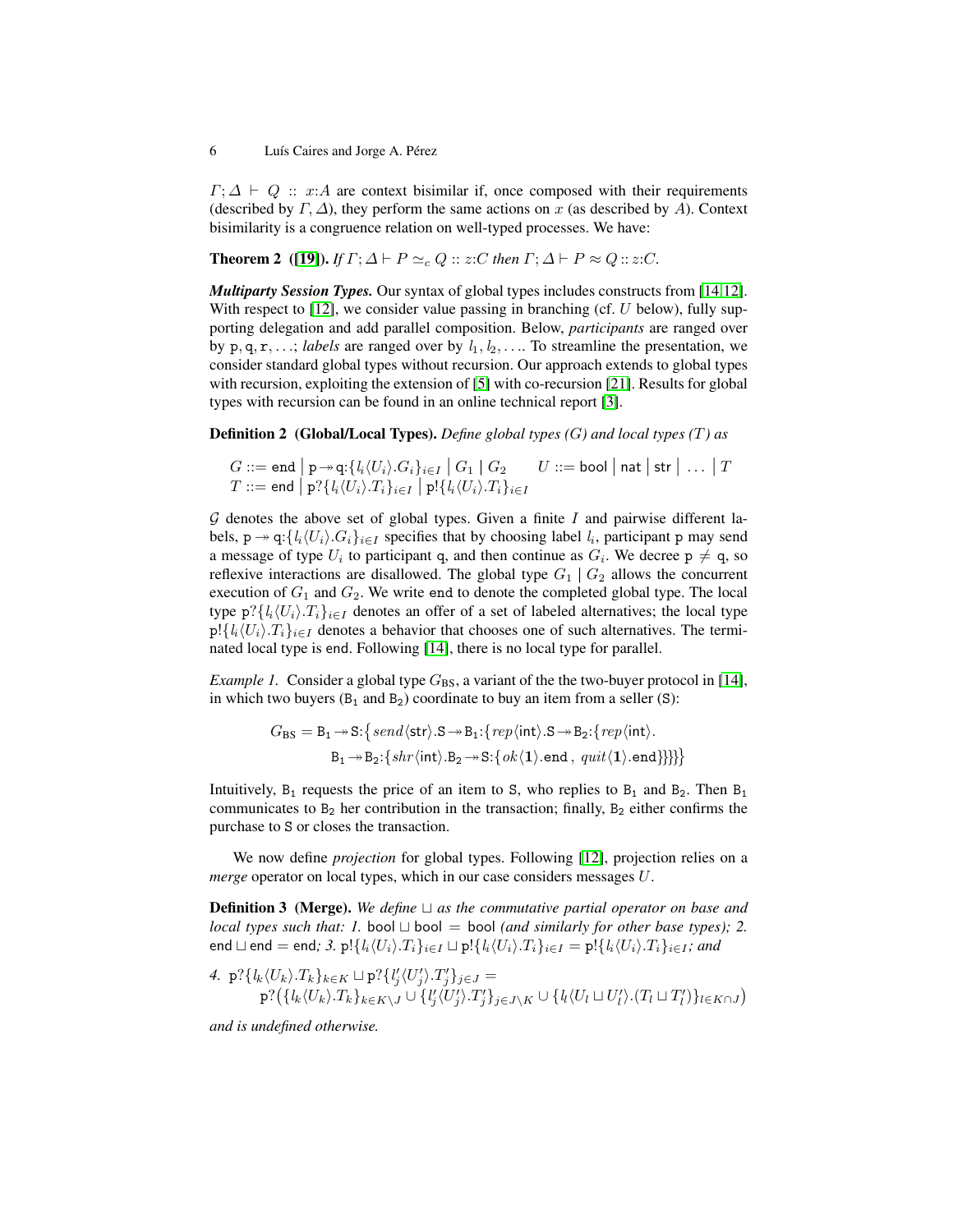$$
(sw1)
$$
\n
$$
\frac{\{p_1, q_1\} \# \{p_2, q_2\}}{p_1 \to q_1: \{l_i \langle U_i \rangle \cdot p_2 \to q_2: \{l'_j \langle U'_j \rangle \cdot G_{ij}\}_{j \in J}\}} \xrightarrow{\{p, q\} \# \text{part}(G_1) \quad \forall i, j \in I. G_i^1 = G_j^1 \atop p \to q: \{l_i \langle U_i \rangle \cdot (G_i^1 \mid G_i^2)\}_{i \in I}} \frac{\{p, q\} \# \text{part}(G_1) \quad \forall i, j \in I. G_i^1 = G_j^1 \atop p \to q: \{l_i \langle U_i \rangle \cdot (G_i^1 \mid G_i^2)\}_{i \in I}}}{\sum_{\substack{\simeq \text{sw} \\ \simeq \text{sw}}} \{l_i \langle U_i \rangle \cdot (G_i^1 \mid G_i^2)\}_{i \in I}} \frac{\{p, q\}}{p \to q: \{l_i \langle U_i \rangle \cdot (G_i^1 \mid G_i^2)\}_{i \in I}} \frac{\{p, q\}}{p \to q: \{l_i \langle U_i \rangle \cdot (G_i^1 \mid G_i^2)\}_{i \in I}}{\{l_i \langle U_i \rangle \cdot (G_i^1 \mid G_i^2)\}_{i \in I}}
$$

Fig. 3. Swapping relation on global types (Def. 6).  $A#B$  denotes that sets  $A, B$  are disjoint.

Therefore, for  $U_1 \sqcup U_2$  to be defined there are two options: (a)  $U_1$  and  $U_2$  are identical base, terminated or selection types; (b)  $U_1$  and  $U_2$  are branching types, but not necessarily identical: they may offer different options but with the condition that the behavior in labels occurring in both  $U_1$  and  $U_2$  must be mergeable. The set of participants of G (part(G)) is defined as: part(end) =  $\emptyset$ , part( $G_1 \mid G_2$ ) = part( $G_1 \cup \text{part}(G_2)$ ,  $\textsf{part}(\mathtt{p}\!\rightarrow\!\mathtt{q}\!\!:\!\! \{l_i\langle U_i\rangle .G_i\}_{i\in I} ) = \{\mathtt{p},\mathtt{q}\}\cup\bigcup_{i\in I}\textsf{part}(G_i).$ 

Definition 4 (Projection [12]). *Let* G *be a global type. The* projection *of* G *under participant* **r**, *denoted*  $G\mathbf{r}$ , *is defined as:* end $\mathbf{r} =$  end *and* 

• 
$$
p \rightarrow q: \{l_i \langle U_i \rangle . G_i\}_{i \in I} \rbrace {\begin{cases} p! \{l_i \langle U_i \rangle . G_i \rbrace \rbrace i \in I & \text{if } r = p \\ p? \{l_i \langle U_i \rangle . G_i \rbrace \rbrace i \in I & \text{if } r = q \\ \sqcup_{i \in I} G_i \rbrace r & \text{otherwise } (\sqcup \text{ as in Def. 3}) \end{cases}} \rbrace {\begin{cases} G_i \rbrace r & \text{if } r \in \text{part}(G_i) \text{ and } r \notin \text{part}(G_i) & \text{if } i \neq j \in \{1, 2\} \end{cases}}
$$

• 
$$
(G_1 | G_2) | \mathbf{r} = \begin{cases} G_i | \mathbf{r} & \text{if } \mathbf{r} \in \text{part}(G_i) \text{ and } \mathbf{r} \notin \text{part}(G_j), i \neq j \in \{1, 2\} \\ \text{end} & \text{if } \mathbf{r} \notin \text{part}(G_1) \text{ and } \mathbf{r} \notin \text{part}(G_2) \end{cases}
$$

*When a side condition does not hold, the map is undefined.*

**Definition 5 (Well-Formed Global Types [12]).** *Global type*  $G \in \mathcal{G}$  *is* well-formed (WF) *if for all*  $r \in$  part(*G*)*, the projection G*| $r$  *is defined.* 

The last notion required in our characterization of multiparty session types as binary sessions is a *swapping relation* over global types [6], which enables transformations among causally independent communications. Such transformations may represent optimizations that increase parallelism while preserving the intended global behavior.

**Definition 6 (Global Swapping).** The swapping *relation*  $\simeq_{\text{sw}}$  *is the smallest congruence on* G *which satisfies the rules in Fig. 3. (The symmetric of (*SW2*) is omitted.)*

# 3 Relating Multiparty and Binary Session Type Theories

Our analysis of multiparty protocols as binary sessions relies on the *medium process* of a global type. Mediums offer a simple device for analyzing global types using the binary session types of [5]. Mediums uniformly capture the sequencing behavior in a global type, for they take part in all message exchanges between local participants.

After defining mediums (Def. 7), we establish their characterization results (Thms. 4 and 5). We then present a process characterization of global swapping (Def. 6) in terms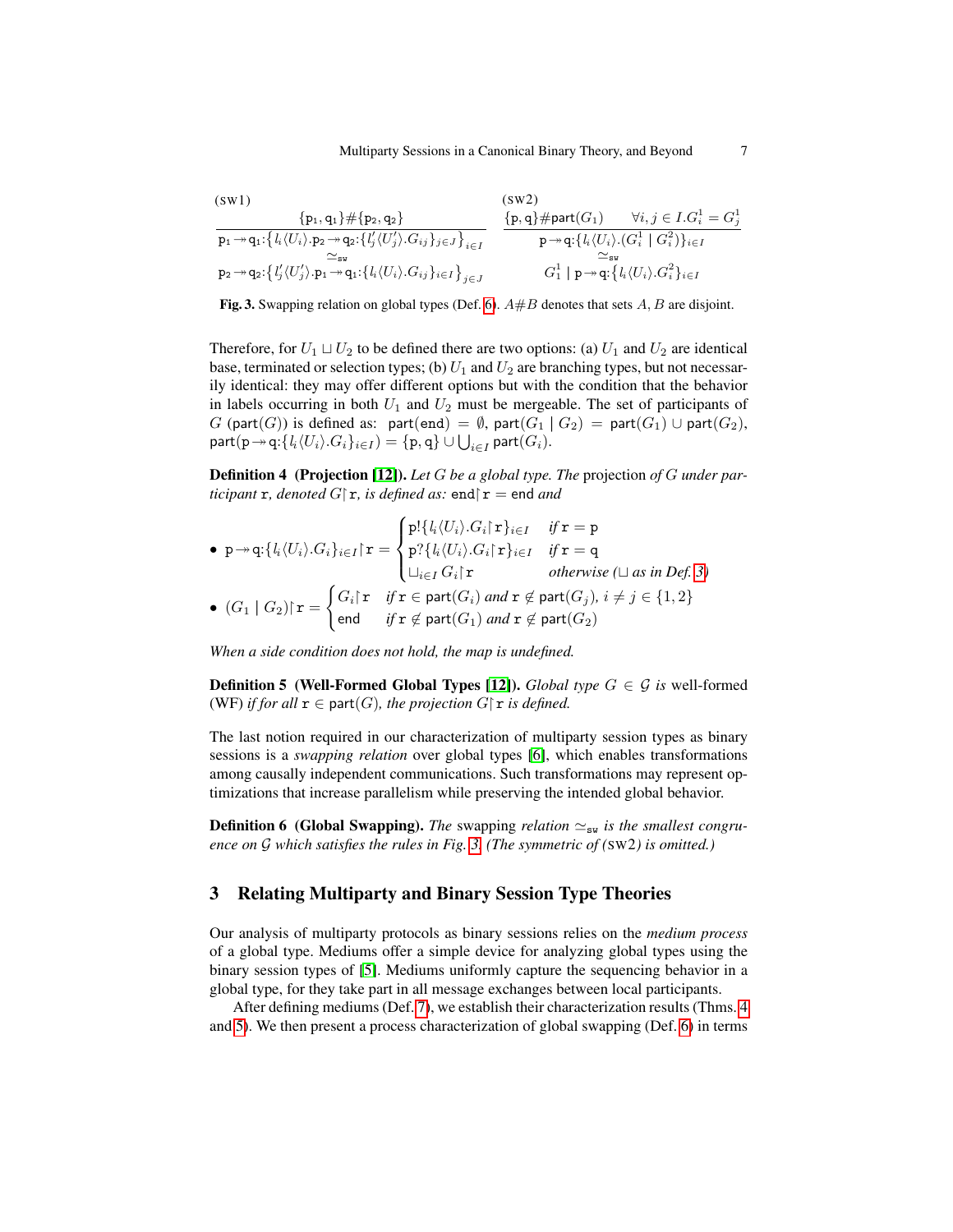of context bisimilarity (Thm. 6). Subsequently, we state operational correspondence results (Thm. 7), exploiting the auxiliary notions of *instrumented* mediums (Def. 10) and *multiparty systems* (Def. 11). We use the following conventions.

Convention 3 (Indexed/Annotated Names) *We consider* names indexed by participants p, q, ..., *noted*  $c_p, c_q, \ldots$  *and* names annotated by participants, *noted*  $k^p, k^q, \ldots$ *Given*  $p \neq q$ *, indexed names*  $c_p$  *and*  $c_q$  *denote two different objects; in contrast, anno*tated names  $k^{\mathbf{p}}$  and  $k^{\mathbf{q}}$  denote the same name  $k$  with different annotations. Given a G *with*  $part(G) = \{p_1, \ldots, p_n\}$ *, we will write*  $npart(G)$  *to denote the set that contains a unique name* cp<sup>j</sup> *for every participant* p<sup>j</sup> *of* G*. We will occasionally use* npart(G) *as an unordered sequence of names.*

**Definition 7** (Mediums). *The* medium of  $G \in \mathcal{G}$ , denoted M[G], is defined as follows:

- $M[\text{end}] = 0$
- $M[[G_1 | G_2]] = M[[G_1]] | M[[G_2]]$
- $M[\mathbf{p} \rightarrow \mathbf{q}:\{l_i \langle U_i \rangle . G_i\}_{i \in I}]=c_{\mathbf{p}} \triangleright \{l_i : c_{\mathbf{p}}(u).c_{\mathbf{q}} \triangleleft l_i; \overline{c_{\mathbf{q}}}(v).([u \leftrightarrow v] \mid M[G_i]])\}_{i \in I}$

The key case is  $M[\![p \rightarrow q: \{l_i \langle U_i \rangle . G_i\}_{i \in I}]\!]$ : note how the medium uses two prefixes (on name  $c_p$ ) to mediate with p, followed by two prefixes (on name  $c_q$ ) to mediate with q. We illustrate mediums by means of an example:

*Example 2.* The medium process for global type  $G_{BS}$  in Example 1 is:

$$
\mathsf{M}\llbracket G_{\mathrm{BS}}\rrbracket = c_{\mathrm{B1}} \triangleright \{send: c_{\mathrm{B1}}(v).c_{\mathrm{S}} \triangleleft \{send; \overline{c_{\mathrm{S}}}(w).([w \leftrightarrow v] \mid \newline c_{\mathrm{S}} \triangleright \{rep : c_{\mathrm{S}}(v).c_{\mathrm{B1}} \triangleleft \{rep; \overline{c_{\mathrm{B1}}}(w).([w \leftrightarrow v] \mid \newline c_{\mathrm{S}} \triangleright \{rep : c_{\mathrm{S}}(v).c_{\mathrm{B2}} \triangleleft \{rep; \overline{c_{\mathrm{B2}}}(w).([w \leftrightarrow v] \mid \newline c_{\mathrm{B1}} \triangleright \{shr : c_{\mathrm{B1}}(v).c_{\mathrm{B2}} \triangleleft \} \text{shrr}; \overline{c_{\mathrm{B2}}}(w).([w \leftrightarrow v] \mid 0), \newline c_{\mathrm{B2}} \triangleright \{ ok : c_{\mathrm{B2}}(v).c_{\mathrm{S}} \triangleleft \} \text{shir}; \overline{c_{\mathrm{S}}}(w).([w \leftrightarrow v] \mid 0) \text{)} \} \} \} \} \}
$$

Intuitively, we expect that (well-typed) process implementations for  $B_1$ ,  $B_2$ , and S should interact with  $M[\mathcal{G}_{BS}]$  through channels  $c_{B1}$ ,  $c_{B2}$ , and  $c_{S}$ , respectively.

We now move on to state our characterization results. We require two auxiliary notions, given next. Below, we sometimes write  $\Gamma$ ;  $\Delta \vdash M[[G]]$  instead of  $\Gamma$ ;  $\Delta \vdash M[[G]] :: z:1$ , when  $z \notin fn(M[[G]])$ .

**Definition 8** (Compositional Typing). *We say*  $\Gamma: \Delta \vdash M \llbracket G \rrbracket :: z:C$  *is a* compositional typing *if: (i) it is a valid typing derivation; (ii)* npart $(G) \subseteq dom(\Delta)$ *; and (iii)*  $C = 1$ *.* 

A compositional typing says that  $M[\mathbb{G}]$  depends on behaviors associated to each participant of  $G$ ; it also specifies that  $M[[G]]$  does not offer any behaviors of its own. We relate binary session types and local types: the main difference is that the former do not mention participants. Below, B ranges over base types (bool, nat, ...) in Def. 2.

**Definition 9** (Local Types  $\rightarrow$  Binary Types). *Mapping*  $\langle \cdot \rangle$  *from local types*  $T$  *(Def. 2) into binary types* A *(Def. 1) is inductively defined as*  $\langle \langle end \rangle \rangle = \langle \langle B \rangle \rangle = 1$  *and* 

$$
\langle \langle \mathbf{p} \vert \{ l_i \langle U_i \rangle . T_i \}_{i \in I} \rangle \rangle = \bigoplus \{ l_i : \langle \langle U_i \rangle \rangle \otimes \langle \langle T_i \rangle \rangle \}_{i \in I}
$$
  

$$
\langle \langle \mathbf{p} \vert \{ l_i \langle U_i \rangle . T_i \}_{i \in I} \rangle \rangle = \langle \langle \{ l_i : \langle \langle U_i \rangle \rangle \} \rangle - \langle \langle T_i \rangle \rangle \}_{i \in I}
$$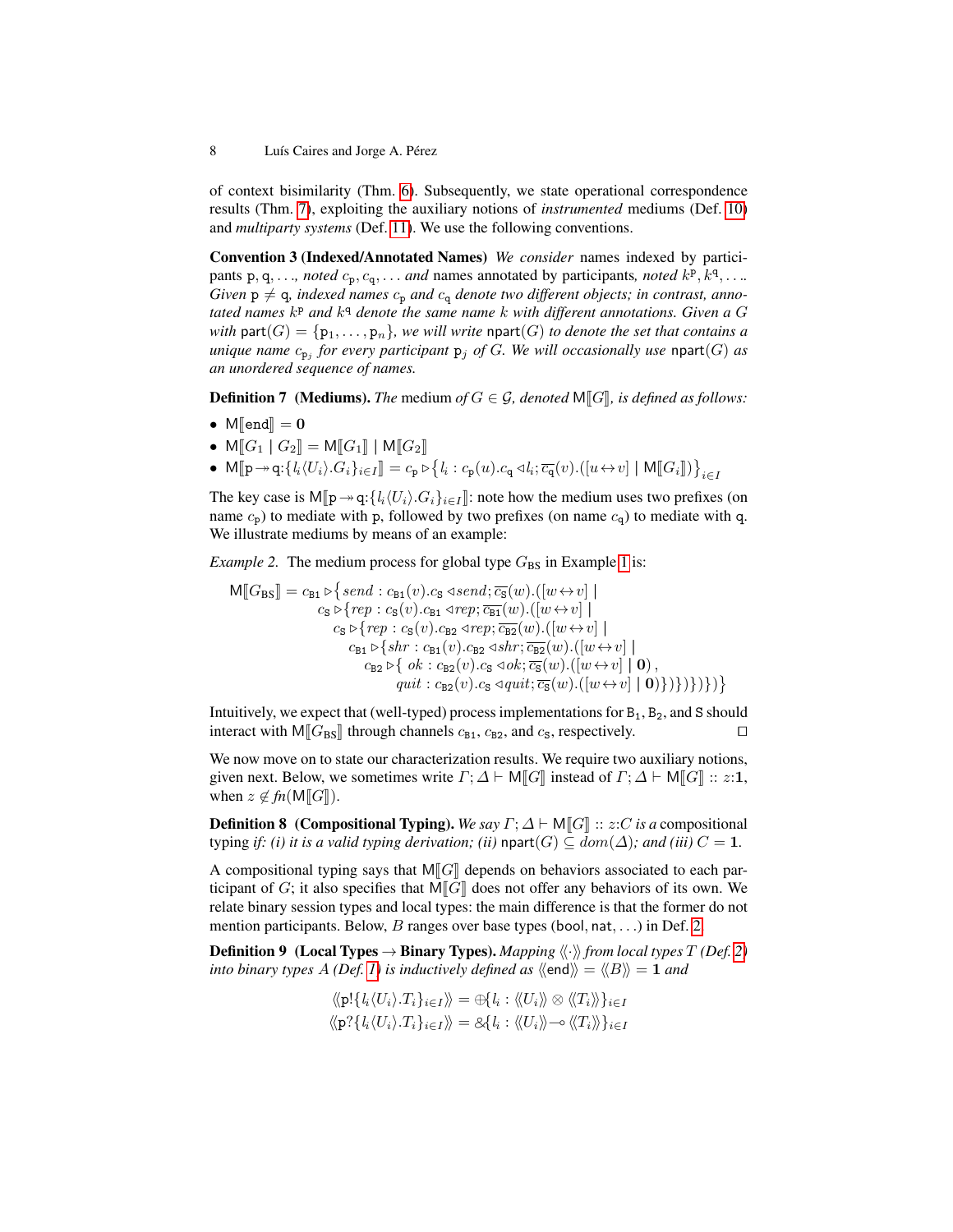#### 3.1 Characterization Results

Our characterization results relate process  $M[[G]]$  (well-typed with a compositional typing) and  $\langle G \upharpoonright p_1 \rangle, \ldots, \langle G \upharpoonright p_n \rangle$  (i.e., the local types of G transformed into binary session types via Def. 9). Our characterization results are in two directions, given by Thms. 4 and 5. The first direction says that well-formedness of global types (Def. 5) ensures compositional typings for mediums with (logic based) binary session types:

**Theorem 4** (Global Types  $\rightarrow$  Typed Mediums). Let  $G \in \mathcal{G}$ . If G is WF with part(G) =  $\{\mathbf{p}_1,\ldots,\mathbf{p}_n\}$  then  $\Gamma;\mathbf{c}_{\mathbf{p}_1}:\langle\!\langle G\vert\mathbf{p}_1\rangle\!\rangle,\ldots,\mathbf{c}_{\mathbf{p}_n}:\langle\!\langle G\vert\mathbf{p}_n\rangle\!\rangle\vdash\mathsf{M}\llbracket G\rrbracket$  is a compositional typ-<br>ing for some  $\Gamma$ *ing, for some* Γ*.*

The second direction of the characterization is the converse of Thm. 4: compositional typings for mediums induce global types which are WF. Given local types  $T_1, T_2$ , below we write  $T_1 \preceq^{\square} T_2$  if there exists a local type  $T'$  such that  $T_1 \square T' = T_2$  (cf. Def. 3). This notation allows us to handle the labeled alternatives silently introduced by rule  $(T\&L_2)$ .

Theorem 5 (Well-Typed Mediums  $\rightarrow$  Global Types). Let  $G \in \mathcal{G}$ . *If*  $\Gamma$ ;  $c_{p_1}: A_1, \ldots, c_{p_n}: A_n \vdash M[\![G]\!]$  *is a compositional typing then*  $\exists T_1, \ldots, T_n$  *such that*  $G \upharpoonright p_j \preceq^{\sqcup} T_j$  *and*  $\langle\langle T_j \rangle\rangle = A_j$ *, for all*  $p_j \in \text{part}(G)$ *.* 

Thms. 4 and 5 tightly connect (i) global types, local types and projection, and (ii) medium processes, and logic-based binary session types. They also provide an independent deep justification, through purely logical arguments, to the notion of projection.

#### 3.2 A Behavioral Characterization of Global Swapping

Global swapping (Def. 6, Fig. 3) can be directly justified from more primitive notions, based on the characterizations given by Thms. 4 and 5. By abstracting a global type's behavior in terms of its medium we may reduce transformations on global types to typepreserving transformations on processes. This is the content of Thm. 6 below, which connects global swapping ( $\simeq_{sw}$ ) and context bisimilarity ( $\approx$ ). Hence, sequentiality of mediums can be relaxed in the case of causally independent exchanges captured by  $\simeq_{\text{sw}}$ .

**Theorem 6.** *Let*  $G_1 \in \mathcal{G}$  *such that*  $M[G_1]$  *has a compositional typing*  $\Gamma$ ;  $\Delta \vdash \mathsf{M}[\![G_1]\!]$ *, for some*  $\Gamma$ *,*  $\Delta$ *. If*  $G_1 \simeq_{\mathsf{sw}} G_2$  *then*  $\Gamma$ ;  $\Delta \vdash \mathsf{M}[\![G_1]\!] \approx \mathsf{M}[\![G_2]\!]$ *.* 

Since  $M[[G]]$  is a low-level representation of G, the converse of Thm. 6 is less interesting, for type-preserving transformations at the (low) level of mediums do not always correspond to behavior-preserving transformations at the (high) level of global types. That is, since  $M\llbracket G \rrbracket$  implements each communication in G using several prefixes, swapping in G occurs only when *all* relevant prefixes in M[G] can be commuted via  $\simeq_c$ .

#### 3.3 Operational Correspondence Results

The results given so far focus on the static semantics of multiparty and binary systems, and are already key to justify essential properties such as absence of global deadlock.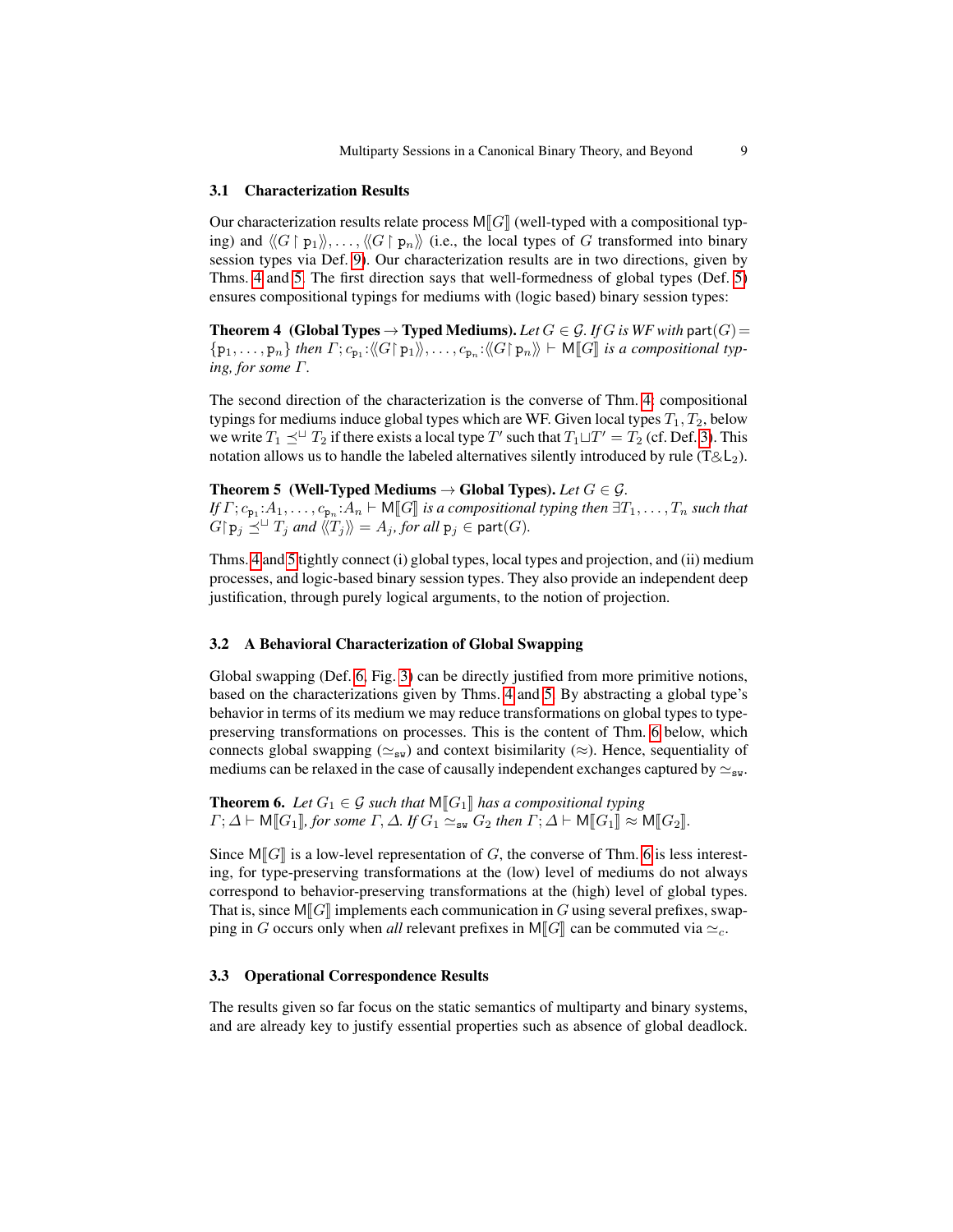$$
\begin{array}{cc} \mathbf{p} \twoheadrightarrow \mathbf{q} : \{l_i\langle U_i \rangle . \mathbf{G}_i\}_{i \in I} \xrightarrow{\overline{\mathbf{p} \triangleleft l_j}} \mathbf{p} \leadsto \mathbf{q} : l_j\langle U_j \rangle . \mathbf{G}_j \quad (j \in I) \quad \quad \mathbf{p} \leadsto \mathbf{q} : l\langle U \rangle . \mathbf{G} \xrightarrow{\overline{\mathbf{p}}} \mathbf{p} \leadsto \mathbf{q} : l((U)). \mathbf{G} \\ \mathbf{p} \leadsto \mathbf{q} : l((U)). \mathbf{G} \xrightarrow{\mathbf{q} \triangleleft l} \mathbf{p} \leadsto \mathbf{q} : ((U)). \mathbf{G} \xrightarrow{\mathbf{q}} \mathbf{G} \end{array}
$$

Fig. 4. LTS over Finite, Extended Global Types (Excerpt).

We now move on to dynamic semantics, and establish operational correspondence results between a global type and its medium process (Thm. 7).

We define the *instrumented medium* of a global type G, denoted  $M_{\tilde{k}}[[G]]$ , as a natural extension of Def. 7. Process  $\mathbf{M}_{k}^{\text{T}}[G]$  exploits fresh sessions (denoted k), to emit a visible signal for each action of G. We use k as annotated names (cf. Conv. 3): each action on a  $k_i$  contains the identity of the participant of  $G$  which performs it. Then, using  $M_{\tilde{k}}[[G]]$  we define the set of *systems* associated to G (Def. 11), which collects process implementations for G mediated by  $M_{\tilde{k}}[[G]]$ . Since interactions between local process implementations for G mediated by  $M_{\tilde{k}}[[G]]$ . Since interactions between local<br>implementations and  $M_{\tilde{k}}[[G]]$  are unobservable actions. Thm 7 connects (i) the visiimplementations and  $M_{\tilde{k}}[\![G]\!]$  are unobservable actions, Thm. 7 connects (i) the visible behavior of a system along annotated names  $\tilde{k}$ , and (ii) the visible behavior of G, defined by an LTS on global types (a variant of that in [12]). Below,  $k<sup>p</sup> P$  stands for  $k^p(x)$ . P when x is not relevant in P. Also,  $\hat{k}$ , P stands for  $\overline{k}$ ,  $\overline{k}$  (v). (0 | P) for some v.

**Definition 10 (Instrumented Mediums).** Let  $\tilde{k}$  be fresh, annotated names. The instrumented medium *of*  $G \in \mathcal{G}$  *with respect to k, denoted*  $\mathbf{M}_{\widetilde{k}}[\![G]\!]$ *, is defined as follows:* 

- $M_k$ [end] = 0
- $\bullet$   $\mathbf{M}_{k_1,k_2}[\![G_1 \mid G_2]\!] = \mathbf{M}_{k_1}[\![G_1]\!] \mid \mathbf{M}_{k_2}[\![G_2]\!]$
- $\mathbf{M}_k[\![\mathtt{p}\!\rightarrow\!\mathtt{q}\!:\!\{l_i\langle U_i\rangle .G_i\}_{i\in I}]\!]=$  $c_{\mathbf{p}} \triangleright \{l_i : k^{\mathbf{p}} \triangleleft l_i; c_{\mathbf{p}}(u) .\hat{k}^{\mathbf{p}}.\left(c_{\mathbf{q}} \triangleleft l_i; k^{\mathbf{q}} \triangleright \{l_i : \overline{c_{\mathbf{q}}}(v).([u \leftrightarrow v] \mid k^{\mathbf{q}}. \mathbf{M}_k[\hspace{-1.5pt}[ G_i]\hspace{-1.5pt}])\}_{i \in I} \} \right) \}$

The key case is  $\mathbf{M}_k[\mathbf{p} \to \mathbf{q}:\{l_i\langle U_i\rangle.G_i\}_{i\in I}].$  Each action of the multiparty exchange is "echoed" by an action on annotated name  $k$ : the selection of label  $l_i$  by p is followed by prefix  $k^p \triangleleft l_i$ ; the output from p (captured by the medium by the input  $c_p(u)$ ) is echoed by prefix  $k^p$ . This way, the instrumented process  $M_{\tilde{k}}[[G]]$  induces a fine-grained<br>correspondence with  $G$  exploiting process ections with explicit perticipant identities correspondence with  $G$ , exploiting process actions with explicit participant identities.

To state our operational correspondence result, we introduce *extended* global types and a labeled transition system (LTS) for (extended) global types. The syntax of extended global types is defined as  $G ::= \mathbf{G} \mid \mathbf{G}_1 | \mathbf{G}_2$  with

$$
\mathbf{G} ::= \mathtt{end} \bigm| p \mathop{\rightarrow} q{:} \{ \mathit{l}_i \langle U_i \rangle . \mathbf{G}_i \}_{i \in I} \bigm| p \mathop{\rightsquigarrow} q{:} \mathit{l} \langle U \rangle . \mathbf{G} \bigm| p \mathop{\rightsquigarrow} q{:} \mathit{l} \langle (U) \rangle . \mathbf{G} \bigm| p \mathop{\rightsquigarrow} q{:} \mathit{l} \langle (U) \rangle . \mathbf{G}
$$

We consider parallel composition of sequential global types. We also have three auxiliary forms for global types, denoted with  $\rightsquigarrow$ : they represent intermediate steps. Types  $p \rightarrow q: l\langle U \rangle$ .G and  $p \rightarrow q: l\langle U \rangle$ .G denote the commitment of p to *output* and input along label l, resp. Type  $p \rightsquigarrow q$ :  $((U))$ . G represents the state just before the actual input action by q. We need the expected extension of Def. 10 for these types.

We adapt the LTS in [12] to the case of (extended) global types. The set of observables is  $\sigma ::= p | p \triangleleft l | \overline{p} | p \triangleleft l$ . Below,  $psubj(\sigma)$  denotes the participant in  $\sigma$ . This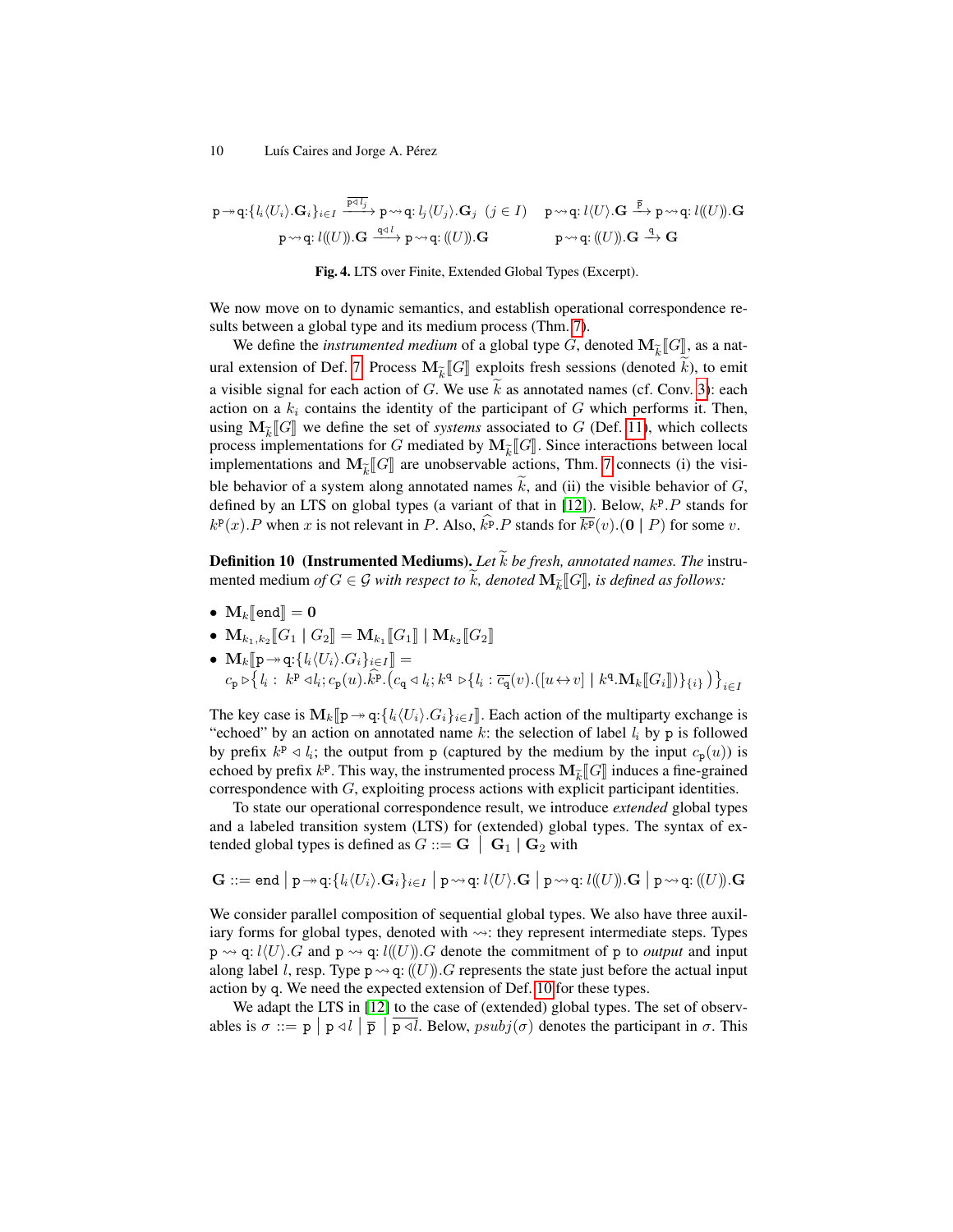way, e.g.,  $psubj(p \triangleleft l) = p$ . The LTS over global types, noted  $G \stackrel{\sigma}{\rightarrow} G'$ , is defined by rules including those in Fig. 4. Since Def. 10 annotates prefixes on  $k$  with participant identities, their associated actions will be annotated too; given a participant p, we may define the set of annotated visible actions as:  $\lambda^p ::= k^p(y) | k^p \triangleleft l | \overline{k^p} y | \overline{k^p} (y) | \overline{k^p \triangleleft l}$ . We write  $k^p$  and  $\hat{k}^p$  to denote actions  $k^p(y)$  and  $\overline{k^p}(y)$ , resp., whenever object y is unimportant. Also,  $psubj(\lambda^p)$  denotes the participant p which annotates  $\lambda$ . This way, e.g.,  $psubj(k<sup>p</sup>) = p$  and  $psubj(\overline{k<sup>q</sup> \triangleleft l}) = q$ . To relate labels for global types and process labels, given an annotated name k, we define mappings  $\{\cdot\}^k$  and  $\|\cdot\|$  as follows:

$$
\{ \begin{aligned} \{\!\!\{\mathbf{p}\}\!\!\}^k &= k^{\mathbf{p}} & \{ \begin{aligned} \{\mathbf{p} \triangleleft l\}\!\!\}^k &= k^{\mathbf{p}} \triangleleft l & \{\overline{\mathbf{p}}\}\!\!\}^k &= \hat{k}^{\mathbf{p}} & \{\overline{\mathbf{p} \triangleleft l}\}\!\!\}^k &= \overline{k}^{\mathbf{p}} \triangleleft l & \{\overline{\mathbf{p}}\}^k &= \hat{k}^{\mathbf{p}} & \{\overline{\mathbf{p} \triangleleft l}\}\!\!\}^k &= \overline{k}^{\mathbf{p} \triangleleft l} \\ \|\overline{k}^{\mathbf{p}}\| &= \mathbf{p} & \|\overline{k}^{\mathbf{p}}\| &= \mathbf{p} & \|\overline{k}^{\mathbf{p}}\| &= \overline{\mathbf{p}} & \|\overline{k}^{\mathbf{p} \triangleleft l}\| &= \overline{\mathbf{p} \triangleleft l} \end{aligned} \right)
$$

Operational correspondence is stated in terms of the *multiparty systems* of a global type. Following Def. 8, we say that  $\Gamma; \Delta, \Delta' \vdash \mathbf{M}_{\widetilde{k}}[\![G]\!]$  :: *z*:C is an *instrumented*<br>compositional typing if (i) it is a valid typing derivation; (ii) ppart(C)  $\subseteq$  dom( $\Delta$ ); compositional typing if (i) it is a valid typing derivation; (ii) npart(G)  $\subseteq dom(\Delta)$ ; (iii)  $C = 1$ ; (iv)  $dom(\Delta') = \tilde{k}$ :

**Definition 11** (Systems). Let  $G \in \mathcal{G}$  be a WF global type, with part $(G) = \{p_1, \ldots, p_n\}$ . *Also, let*  $\Gamma$ ;  $\Delta$ ,  $\Delta'$   $\vdash$   $\mathbf{M}_{k}$   $[\![G]\!]$  *be an instrumented compositional typing, with*  $\Delta =$ <br> $\alpha$ ,  $\exists C \upharpoonright \infty$   $\exists C \upharpoonright \infty$   $\exists C \upharpoonright \infty$   $\exists C \in \mathcal{A}$   $\infty$   $\exists C \in \mathcal{A}$   $\infty$   $\infty$   $\exists C \in \mathcal{A}$   $\infty$  $c_{p_1}:\langle\!\langle G \mid p_1 \rangle\!\rangle, \ldots, c_{p_n}:\langle\!\langle G \mid p_n \rangle\!\rangle,$  for some  $\Gamma$ *. Let*  $\widetilde{z} = \text{npart}(G)$ *. The* set of systems of *G* is defined as: *of* G *is defined as:*

 $\mathcal{S}_{\widetilde{k}}(G) = \{(\nu \widetilde{z})(Q_1 \mid \cdots \mid Q_n \mid \mathbf{M}_{\widetilde{k}}[\![G]\!]) \mid \cdot; \cdot \vdash Q_j :: c_{\mathbf{p}_j} : \langle\!\langle G \mid \mathbf{p}_j \rangle\!\rangle, j \in 1 \ldots n\}$ 

Thus, given G, a multiparty system is obtained by composing  $M_{\tilde{k}}[[G]]$  with well-typed<br>implementations for each of the local projections of  $C$ , Ap  $B \subset S_n(C)$  is an imple implementations for each of the local projections of G. An  $R \in \mathcal{S}_{\widetilde{k}}(G)$  is an implementation of the unknown protocol G. By construction its applicability actions are an mentation of the multiparty protocol  $G$ . By construction, its only visible actions are on annotated names: interactions between all the  $Q_j$  and  $M_{\tilde{k}}[\![G]\!]$  will be unobservable.<br>Then 7 holow connects clobal types and systems: it confirms that (instruments

Thm. 7 below connects global types and systems: it confirms that (instrumented) medium processes faithfully mirror the communicating behavior of extended global types. Below, we write  $G \xrightarrow{\sigma[p]} G'$  if  $G \xrightarrow{\sigma} G'$  and  $psubj(\sigma) = p$ . Also, we write  $P \xrightarrow{\lambda[p]} P'$  (resp.  $P \xrightarrow{\lambda[p]} P'$ ) if  $P \xrightarrow{\lambda} P'$  (resp.  $P \xrightarrow{\lambda} P'$ ) holds and  $psubj(\lambda) = p$ .

Theorem 7 (Operational Correspondence). *Let* G *be an extended WF global type*  $\mathcal{A}$  and  $R \in \mathcal{S}_{\widetilde{k}}(G)$ . We have: If  $G \stackrel{\sigma[p]}{\longrightarrow} G'$  then  $R \stackrel{\lambda[p]}{\Longrightarrow} R'$ , for some  $\lambda, R', k \in \widetilde{k}$  such  $\mathcal{A}$  that  $\lambda = \{ \{\sigma\}^k$  and  $R' \in \mathcal{S}_{\widetilde{k}}(G')$ . Moreover, if there is some  $R_0$  s.t.  $R \Longrightarrow R_0 \stackrel{\lambda[\mathfrak{p}]}{\longrightarrow} R'$ *then*  $G \xrightarrow{\sigma[\mathfrak{p}]} G'$ , for some  $\sigma, G'$  such that  $\sigma = \Vert \lambda \Vert$  and  $R' \in \mathcal{S}_{\widetilde{k}}(G')$ .

# 4 Example: Sharing in Multiparty Conversations

Here we further illustrate reasoning about global types in  $G$  by exploiting the properties given in § 3. In particular, we illustrate non-trivial forms of replication and sharing.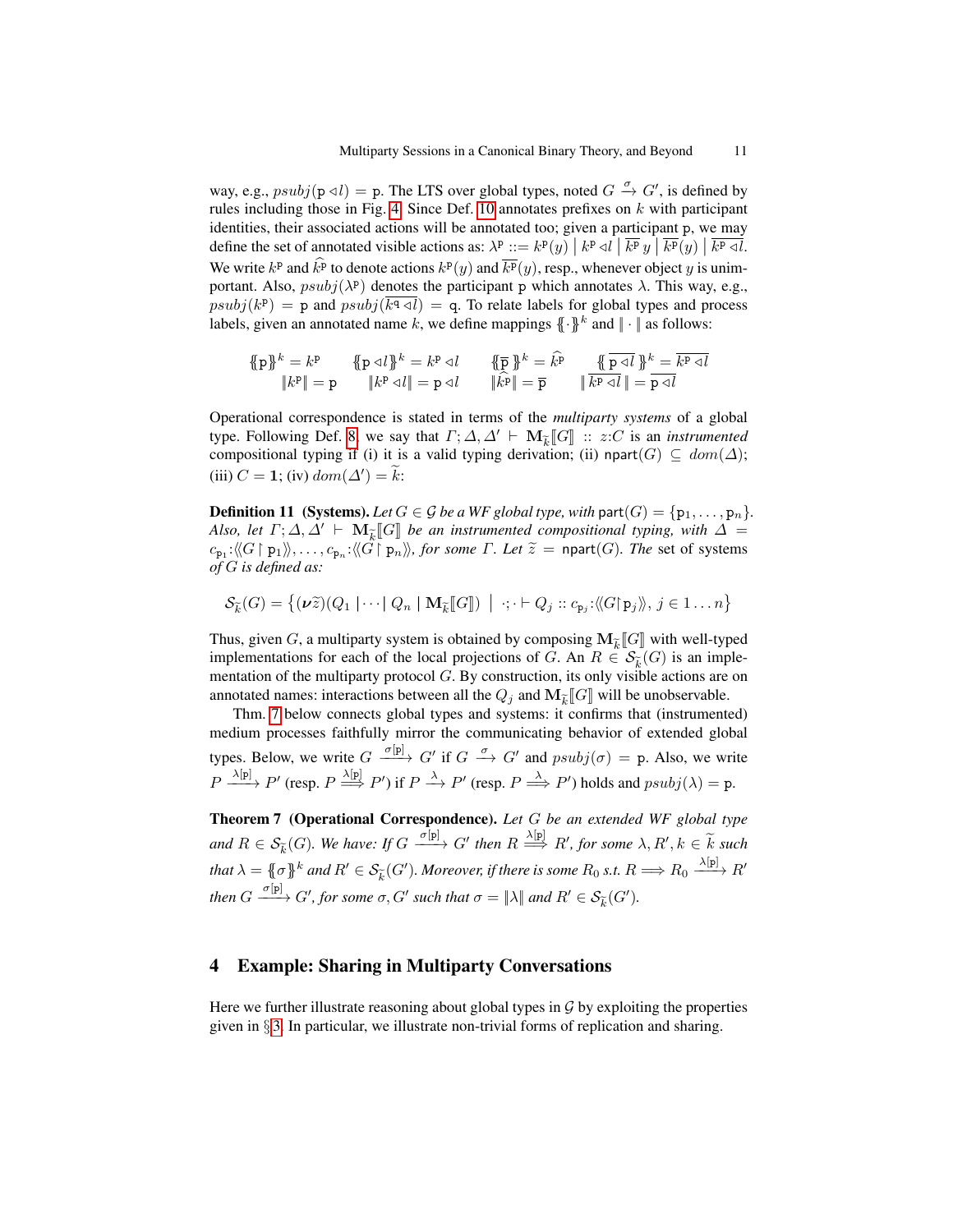Let us consider the global type  $G_{BS}$ , given in Example 1. The medium processes of  $G_{BS}$ , denoted M $[G_{BS}]$ , has been detailed in Example 2; we proceed to examine its properties. Relying on Thms. 4 and 5, we have the compositional typing:

$$
\Gamma; \, c_1: B1, c_2: S, c_3: B2 \vdash M[[G_{BS}]]::-:1 \tag{1}
$$

for some  $\Gamma$  and with  $B1 = \langle G_{BS} \upharpoonright B_1 \rangle$ ,  $S = \langle G_{BS} \upharpoonright S \rangle$ , and  $B2 = \langle G_{BS} \upharpoonright B_2 \rangle$ . To implement the protocol, one may simply compose  $M[[G_{BS}]]$  with type compatible processes  $\cdot$ ;  $\cdot \vdash Buy1 :: c_1:B1, \cdot \vdots \vdash Sel :: c_2:S$ , and  $\cdot \vdots \vdash Buy2 :: c_3:B2$ :

$$
\Gamma; \ \vdash (\nu c_1)(Buy1 \mid (\nu c_2)(Sel \mid (\nu c_3)(Buy2 \mid M[[G_{BS}]))) \tag{2}
$$

The binary session types in  $\S 2$  allows us to infer that the multiparty system defined by (2) adheres to the declared projected types, is deadlock-free, and terminating.

Just as we inherit strong properties for Buy1, Sel, and Buy2 above, we may inherit the same properties for more interesting system configurations. In particular, local implementations which appeal to replication and sharing, admit also precise analyses thanks to the characterizations in  $\S 3$ . Let us consider a setting in which the processes to be composed with the medium must be invoked from a replicated service (a source of generic process definitions). We may have  $\cdot; \cdot \vdash !u_1(w)$ . Buy1  $_w :: u_1$ : !B1 and

$$
\cdot; \cdot \vdash !u_2(w).Sel_w :: u_2 : !S \qquad \cdot; \cdot \vdash !u_3(w).Buy2_w :: u_3 : !B2
$$

and the following "initiator processes" would spawn a copy of the medium's requirements, instantiated at appropriate names:

$$
\cdot; u_1: \mathsf{IB1} \vdash \overline{u_1}(x) . [x \leftrightarrow c_1] :: c_1: \mathsf{BI} \qquad \cdot; u_2: \mathsf{IS} \vdash \overline{u_2}(x) . [x \leftrightarrow c_2] :: c_2: \mathsf{S}
$$

$$
\cdot; u_3: \mathsf{IB2} \vdash \overline{u_3}(x) . [x \leftrightarrow c_3] :: c_3: \mathsf{B2}
$$

Let us write  $RBuy1$ ,  $RBuy2$ , and  $RSel$  to denote the composition of replicated definitions and initiators above. Intuitively, they represent the "remote" variants of  $Buy1$ ,  $Buy2$ , and  $RSel$ , respectively. We may then define the multiparty system:

$$
\Gamma; \cdot \vdash (\nu c_1)(RBuy1 \mid (\nu c_2)(RSel \mid (\nu c_3)(RBuy2 \mid M[[G_{BS}]))))
$$

which, with a concise specification, improves (2) with concurrent invocation/instantiation of replicated service definitions. As (2), the revised composition above is correct, deadlock-free, and terminating.

Rather than appealing to initiators, a scheme in which the medium invokes and instantiates services directly is also expressible in our framework, in a type consistent way. Using (1), and assuming  $\Gamma = u_1$ :B1,  $u_2$ :S,  $u_3$ :B2, we may derive:

$$
\Gamma; \cdot \vdash \overline{u_1}(c_1).\overline{u_2}(c_2).\overline{u_3}(c_3).\mathsf{M}[\![G_{\rm BS}]\!]
$$
\n(3)

Hence, prior to engaging in the mediation behavior for  $G_{BS}$ , the medium first spawns a copy of the required services. We may relate the guarded process in (3) with the multicast session request construct in multiparty session processes [14]. Observe that (3) cleanly distinguishes between session initiation and actual communication behavior: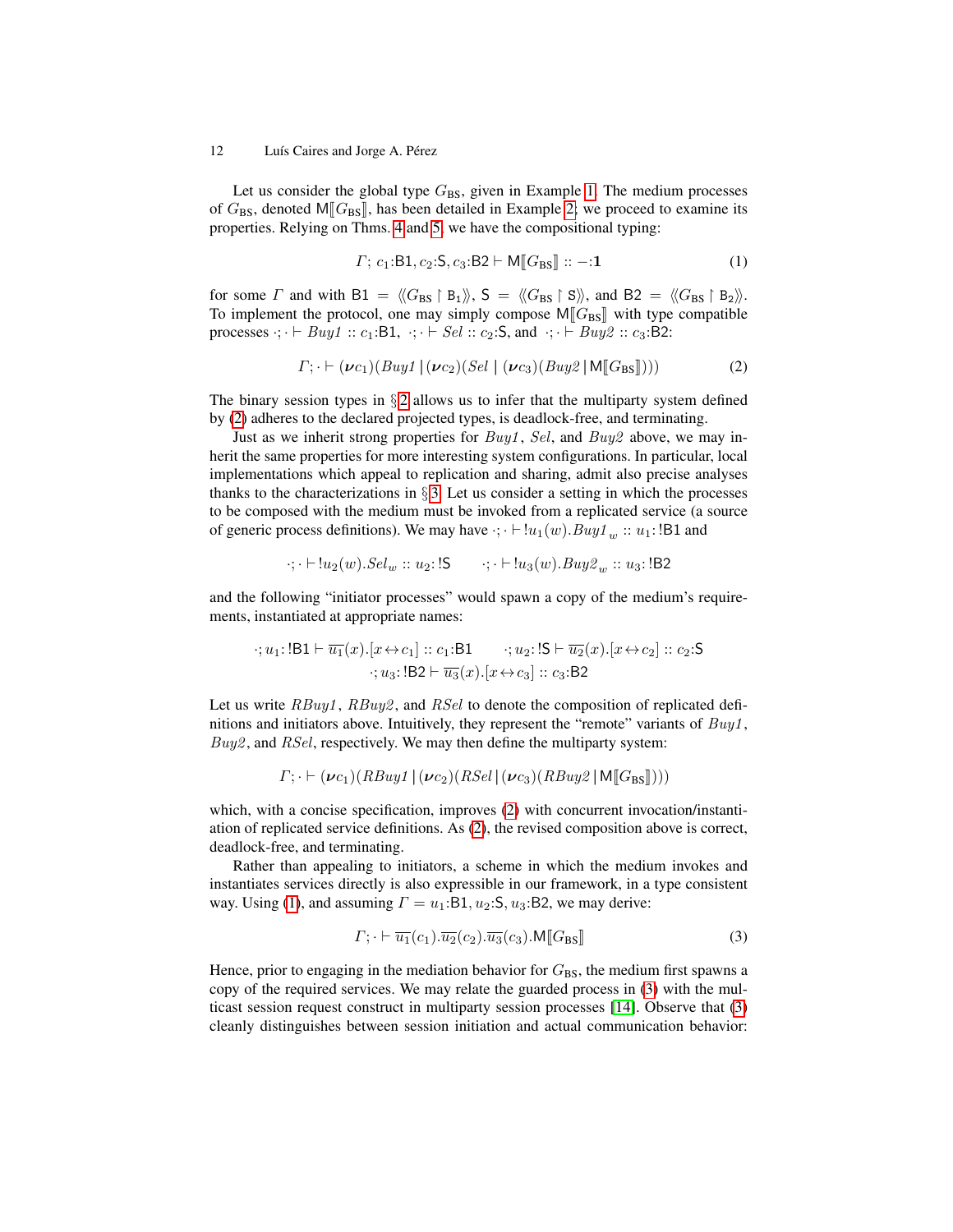the distinction is given at the level of processes (cf. output prefixes on  $u_1, u_2$ , and  $u_3$ ) but also at the level of typed interfaces.

The service invocation (3) may be regarded as "eager": all required services must be sequentially invoked prior to executing the protocol. We may also obtain, in a typeconsistent manner, a medium process implementing a "lazy" invocation strategy that spawns services only when necessary. For the sake of example, consider process

$$
Eager_{BS} \triangleq \overline{u_3}(c_3).M[[G_{BS}]]
$$

in which only the invocation on  $u_3$  is blocking the protocol, with "open" dependencies on  $c_1, c_2$ . That is, we have  $\Gamma; c_1:B1, c_2:S \vdash \textit{Eager}_{BS} :: z:1$ . It could be desirable to postpone the invocation on  $u_3$  as much as possible. By combining the commutations on process prefixes realized by  $\simeq_c [19]$  and Thm. 2, we may obtain:

$$
\Gamma
$$
;  $c_1$ :B1,  $c_2$ :S  $\vdash$  *Eager*<sub>BS</sub>  $\approx$  *Lazy*<sub>BS</sub> :: -:1

where Lazy<sub>BS</sub> is obtained from Eager<sub>BS</sub> by "pushing inside" prefix  $\overline{u_3}(c_3)$ .

## 5 Multiparty Session Types with Behavioral Genericity

To illustrate the modularity of our approach, we conservatively extend, for the first time, multiparty session types with *parametric polymorphism*, developed for binary sessions in [4,22]. Although expressed by second-order quantifiers on (session) types—in the style of the polymorphic  $\lambda$ -calculus—parametric polymorphism in our setting means *behavioural genericity* in multiparty conversations (i.e., passing first-class behavioral interfaces in messages), not just datatype genericity. In this section we describe how to extend the approach and results in § 3 to polymorphic, multiparty session types.

In [4] we have extended the framework of [5] with impredicative universal and existential quantification over session types, denoted with  $\forall X.A$  and  $\exists X.A$ , respectively. These two types are interpreted as the input and output of a session type, respectively. More precisely,  $\forall X.A$  is the type of a process that inputs some session type S (which we may as a kind of interface passing) and then behaves as prescribed by  $A\{S/X\}$ .  $\exists X.A$  is the type of a process that sends some session type S and then behaves as prescribed by  $A\{S/X\}$ . From the point of view of the receiver of such S, the protocol S is in a sense opaque; therefore, after inputting  $S$  the receiver behaves parametrically (in the sense of behavioral polymorphism) for any such  $S$ . In any case, any usage of  $S$  by the sender will necessarily be matched by some appropriate parties in the system. A relevant example of the phenomenon can be recovered from [4]. Consider the type

CloudServer :  $\forall X.$ (api $\rightarrow X$ ) $\rightarrow X$ 

A session with this type will first input some session type  $X$ , say GMail, and then will input a session with type api $\sim$ GMail (that may be realized by a piece of code that will first receive a channel implementing the api behavior and will after—building on it—behave as specified by GMail) and then offers the behavior GMail. A system implementing the CloudServer type must somehow provide the api service internally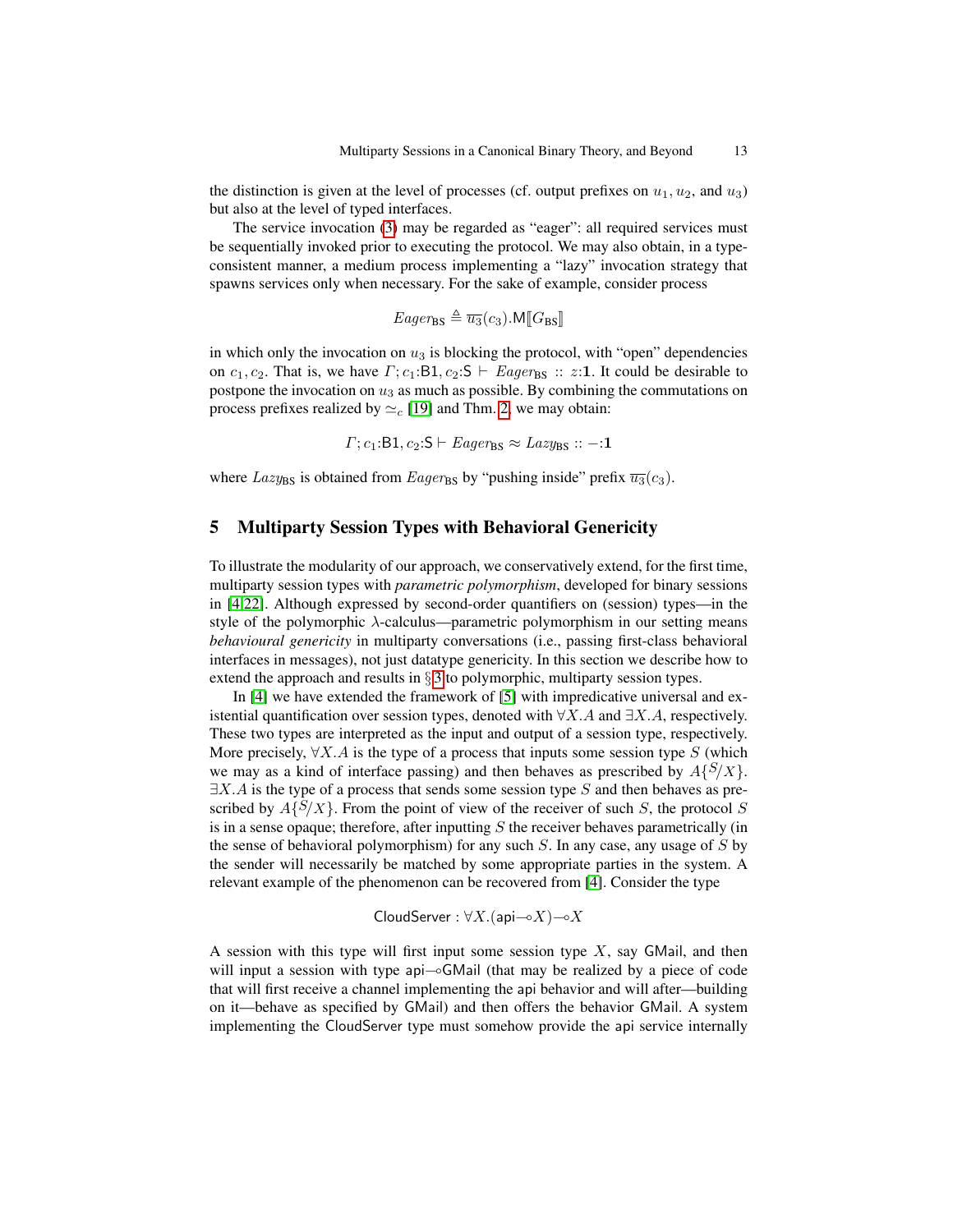$$
\begin{array}{ll} & ({\rm T\forall R})\\ \Omega \vdash B\; {\rm type}\quad \Omega; \Gamma; \varDelta, x:A \{B/X\} \vdash P::T\\ \Omega; \Gamma; \varDelta, x: \forall X.A \vdash \overline{x}\, B.P::T\\ &\varOmega, X; \Gamma; \varDelta \vdash z(X).P::z:\forall X.A\\ \hline \text{(T\exists L)}\\ \Omega, X; \Gamma; \varDelta, x:A \vdash P::T\\ &\Omega \vdash B\; {\rm type}\quad \Omega; \Gamma; \varDelta \vdash P::x:A \{B/X\}\\ \hline \Omega; \Gamma; \varDelta, x: \exists X.A \vdash x(X).P::T\\ &\varOmega; \Gamma; \varDelta \vdash \overline{x}\, B.P::x:\exists X.A\\ \end{array}
$$

Fig. 5. Typing Rules for Polymorphic, Binary Session Types.

and pass it to the channel of type api $\sim$ GMail (e.g., representing a piece of mobile code). Notice that after that the GMail service may be produced by copy-cating the resulting behavior to the cloud server client. The crucial point here is that the cloud server behaves uniformly for whatever session type  $X$  is requested for it to execute; its role in this case is to provide the suitable api. Of course, at runtime, all interactions at  $X$  will take place as prescribed by the concrete session type involved (in this example, GMail), which may be an arbitrarily complex (behaviorally generic) session type.

#### 5.1 Binary Session Types with Parametric Polymorphism

We now recall key definitions from [4]. The process model in  $\S 2$  is extended with processes  $\overline{x}$  A.P (output type A, proceed as P) and  $x(X)$ .P (receive a type A, proceed as  $P{A/X}$ ) and the reduction rule:  $\overline{x} A.Q | x(X).P \rightarrow Q | P{A/X}$ , where  ${A/X}$ is the substitution of type variable  $X$  with session type  $A$ . Thus, our process syntax allows terms such as, e.g.,  $\bar{x} A.Q | x(X)\bar{y} X.P$ , where A is a session typed protocol.

We extend binary types (cf. Def. 1) with existential and universal quantification:

$$
A, B ::= \mathbf{1} | A \mid A \otimes B \mid A \neg B \mid \& \{l_i : A_i\}_{i \in I} \mid \bigoplus \{l_i : A_i\}_{i \in I} | X \mid \exists X.A \mid \forall X.A
$$

Besides  $\Delta$  and  $\Gamma$ , the polymorphic type system uses environment  $\Omega$  to record type variables. We have two judgments. Judgment  $\Omega \vdash A$  type denotes that A is a wellformed type with free variables registered in  $\Omega$  (see [4] for well-formedness rules). Also, judgement  $\Omega; \Gamma; \Delta \vdash P :: x:A$  states that P implements a session of type A along channel x, provided it is composed with processes providing sessions linearly in  $\Delta$  and persistently in  $\Gamma$ , such that the types occurring in  $\Omega$  are well-formed.

The required typing rules result by adding  $\Omega$  in Fig. 2 and by considering rules in Fig. 5, which explain how to *provide* and *use* sessions of a polymorphic type. Rule (T∀R) types the offering of a session of universal type  $\forall X.A$  by inputing an arbitrary type, bound to  $X$ , and proceeding as  $A$ , which may bind the type variable  $X$ , regardless of what the received type is. Rule (T $\forall$ L) says that the use of type  $\forall X.A$  consists of the output of a type B (well-formed under  $\Omega$ ) which then warrants the use of the session as  $A\{B/X\}$ . The existential type is dual: providing an existentially typed session  $\exists X.A$ is accomplished by outputting a type B and then providing a session of type  $A\{B/X\}$ (Rule (T∃R)). Using an existential session  $\exists X.A$  implies inputing a type and then using the session as A, regardless of the received session type (Rule (T∃L)).

Well-typed polymorphic processes satisfy Thm. 1 and *relational parametricity* [4], a reasoning principle stated next. We require some notation, fully detailed in [4]:  $\omega$ : $\Omega$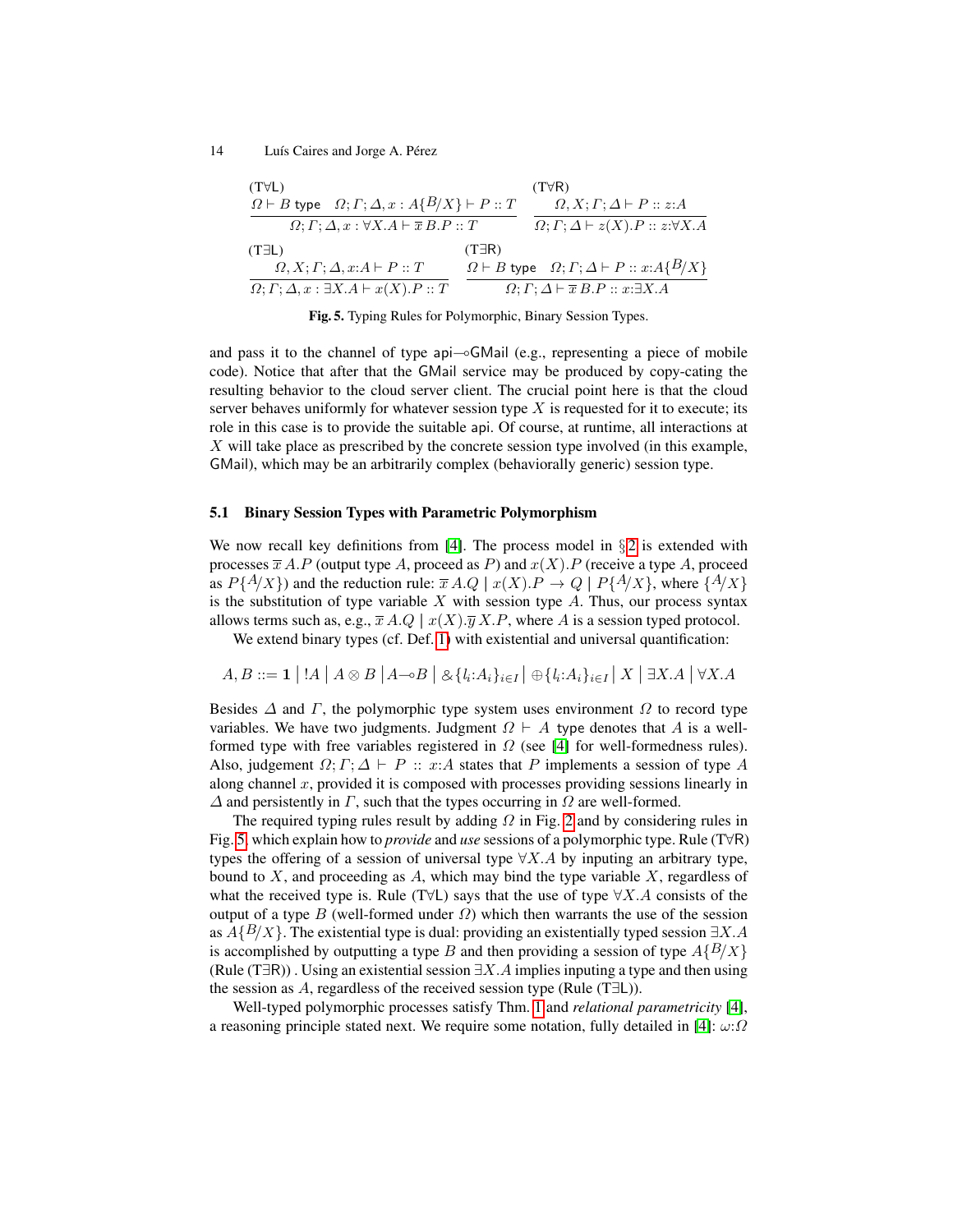denotes a type substitution that assigns a closed type to variables in  $\Omega$ . Notation  $\widehat{\omega}(P)$ denotes the application of  $\omega$  to type variables in P. Also,  $\eta:\omega_1 \Leftrightarrow \omega_2$  is an equivalence candidate assignment (a typed relation on processes) between  $\omega_1$  and  $\omega_2$ . Moreover,  $\approx_L$ denotes a *logical equivalence* relation that coincides with barbed congruence.

**Theorem 8** (Relational Parametricity [4]). *If*  $\Omega$ ;  $\Gamma$ ;  $\Delta \vdash P$  :: *z*:*A then, for all*  $\omega_1$ : $\Omega$ *,*  $\omega_2:\Omega$ , and  $\eta:\omega_1 \Leftrightarrow \omega_2:\Gamma:\Delta \vdash \widehat{\omega_1}(P) \approx_L \widehat{\omega_2}(P) :: z:A[\eta:\omega_1 \Leftrightarrow \omega_2].$ 

Thm. 8 entails *behavioral genericity*, a form of representation independence: it says that process P behaves the same independently from instantiations of its free type variables.

#### 5.2 Multiparty Session Types with Polymorphism

We extend global types in  $G$  (Def. 2) with variables  $X, X', \ldots$  and with a construct  $p \rightarrow q:\{l[X].G'\}$ , which introduces parametric polymorphism (X is meant to occur in  $G'$ ). To our knowledge, this is the first theory of its kind:

Definition 12 (Polymorphic Session Types). *Define global types and local types as*

$$
G ::= \text{end} | G_1 | G_2 | \text{p} \rightarrow \text{q}: \{ l_i \langle U_i \rangle . G_i \}_{i \in I} | \text{p} \rightarrow \text{q}: \{ l[X].G \} | X
$$
  
\n
$$
U ::= \text{bool} | \text{nat} | \text{str} | ... | T | (T)^{\dagger}
$$
  
\n
$$
T ::= \text{end} | \text{p}: \{ l_i \langle U_i \rangle . T_i \}_{i \in I} | \text{p}: \{ l_i \langle U_i \rangle . T_i \}_{i \in I} | \text{p}: \{ l[X].T \} | \text{p}: \{ l[X].T \} | X
$$

*Above* (·) † *denotes a function on local types that discards participant identities. E.g.,*  $(\mathbf{p}^{2}\{l[X].T\})^{\dagger} = ?\{l[X].(T)^{\dagger}\}\$ and $(\mathbf{p}^{2}\{l_i\langle U_i \rangle .T_i\}_{i \in I})^{\dagger} = ?\{l_i\langle U_i \rangle .(T_i)^{\dagger}\}_{i \in I}$ .

We write  $\mathcal{G}^{\forall\exists}$  to denote the above global types. The global type p  $\rightarrow$  q: { $l[X].G$ } signals that p sends to q an arbitrary local type (protocol), thus specifying q as a generic partner. Also, G is a *generic* global specification: its behavior will be depend on the type sent by p to q, which should be explicit in p's implementation. This new global type is related to local types  $p! \{l[X].T\}$  and  $p? \{l[X].T\}$ , which are to be understood as existential and universal quantification on local types, respectively—see below. The global type  $X$ should be intuitively understood as a behavior that remains "globally abstract", in the sense that it is determined by a concrete local type exchanged between two participants, namely, as a result of a (previous) communication of the form  $p \rightarrow q: \{l[X].G\}$ . As a result, the (global) communication behavior associated to local type exchanged between p and q should remain abstract (opaque) to other participants of the protocol.

The *projection* of  $G \in \mathcal{G}^{\forall \exists}$  onto participant r, denoted  $G \upharpoonright r$ , extends Def. 4 by adding  $X\upharpoonright$  **r** = X and by letting:

$$
(\mathbf{p} \rightarrow \mathbf{q}:\{l[X].G\})|\mathbf{r} = \begin{cases} \mathbf{p}!\{l[X].(G|\mathbf{r})\} & \text{if } \mathbf{r} = \mathbf{p} \\ \mathbf{p}?\{l[X].(G|\mathbf{r})\} & \text{if } \mathbf{r} = \mathbf{q} \\ G|\mathbf{r} & \text{otherwise} \end{cases}
$$

Well-formedness of global types in  $\mathcal{G}^{\forall\exists}$  is based on projectability but also on consistent uses of type variables: a participant can only communicate the types it knows. (This condition is similar to *history-sensitivity*, as in [1].) This way, e.g., an ill-formed type is  $p \rightarrow q:\{l_1[X].r\rightarrow s:\{l_2\langle ?\{l\langle \text{int}\rangle X\}\rangle.\text{end}\}\}$ , since r, s do not know the type sent by p.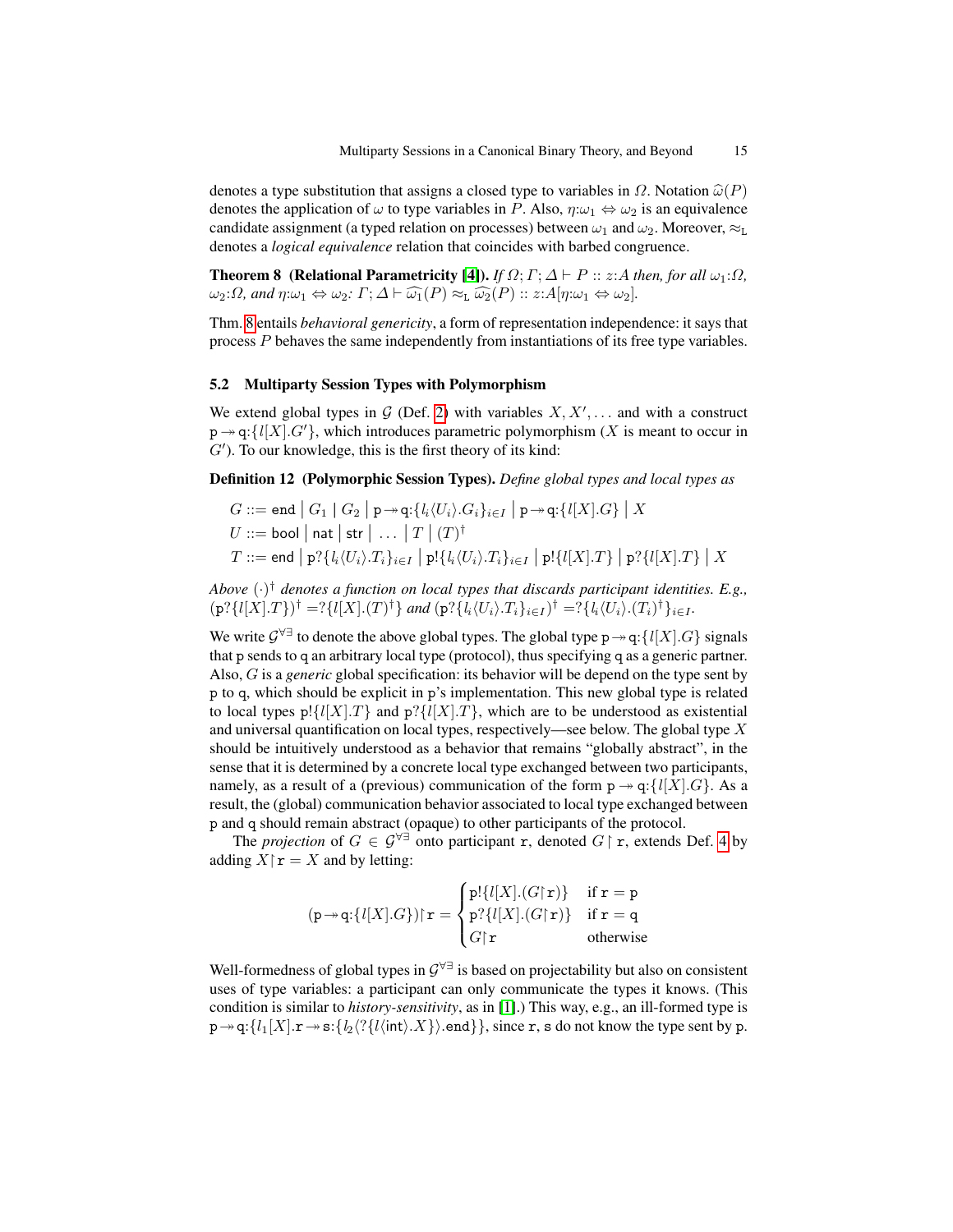#### 5.3 Mediums for Multiparty Session Types With Polymorphism

Mediums for global types in  $\mathcal{G}^{\forall\exists}$  are defined by extending Def. 7 as follows:

$$
\mathsf{M}[\![p \to q:\{l[X].G\}]\!] = c_p \triangleright \{l : c_p(X).c_q \triangleleft l; \overline{c_q} X.\mathsf{M}[\![G]\!] \} \qquad \mathsf{M}[\![X]\!] = \mathbf{0}
$$

Observe that type variable  $X$  should not generate a mediator behavior, as we want to remain generic. The relation between local types and binary types extends Def. 9 with:

$$
\langle \langle \mathbf{p}! \{l[X].T\} \rangle \rangle = \bigoplus \{l : \exists X. \langle \langle T \rangle \rangle \} \qquad \langle \langle \mathbf{p} \rangle \{l[X].T\} \rangle \rangle = \mathcal{S} \{l : \forall X. \langle \langle T \rangle \rangle \}
$$

and by letting  $\langle\!\langle X \rangle\!\rangle = X$  and  $\langle\!\langle (T)^{\dagger} \rangle\!\rangle = \langle\!\langle T \rangle\!\rangle$ . The characterization results in § 3.1 hold also for global types in  $\mathcal{G}^{\forall\exists}$ .

## 6 Mediums At Work: A Behaviorally Generic Multiparty Protocol

We illustrate our approach and results via a simple example. Consider the global type  $G_p$ , inspired by the CloudServer from [4] already hinted to above. It features behavioral genericity (as enabled by parametric polymorphism); below, str, bool, denote basic data types, and api is a session type describing the cloud infrastructure API.

$$
G_{\rm p}={\rm p}\!\rightarrow\!{\rm q}\!\cdot\!\big\{l_{1}\langle{\rm bool}\rangle.\mathsf{q}\!\rightarrow\!{\rm r}\!\cdot\!\{l[X].\mathsf{q}\!\rightarrow\!{\rm r}\!\cdot\!\{l_{2}\big \{l_{3}\langle{\rm api}\rangle.X\}\big\!\big>\,X\}\big\}\big\}
$$

We have participants p, q, and  $r$ . The intent is that  $r$  is a behaviorally generic participant, that provides a behavior of type api required by q. Crucially, r may interact with q independently of the local type sent by q. Such a local type is explicit in q's implementation (see below), rather than in the global type  $G_p$ .

In  $G_p$ , participant p first sends a boolean value to q; then, q sends an unspecified protocol to  $r$ , say  $M$ , which is to be used subsequently in an exchange from q to  $r$ . Notice that  $M$  occurs in the value that  $r$  receives from q and influences the behavior after that exchange. Indeed, the value  $?$ { $l_3$  $\langle$ api $\rangle$ .X} denotes an unspecified session type that relies on the reception of a session of type api. The local projections for  $G_p$  are  $G_p$ [p = p!{ $l_1$  $\langle$ bool $\rangle$ .end} and

$$
\begin{aligned} G_{\rm p} {\upharpoonright} \mathbf{q} & = \mathbf{p} ? \big\{ l_1 \langle \text{bool} \rangle . \mathbf{q}! \{ l[X] . \mathbf{q}! \{ l_2 \langle ? \{ l_3 \langle \text{api} \rangle . X \} \rangle . X \} \} \big\} \\ G_{\rm p} {\upharpoonright} \mathbf{r} & = \mathbf{q} ? \big\{ l[X] . \mathbf{q} ? \{ l_2 \langle ? \{ l_3 \langle \text{api} \rangle . X \} \rangle . X \} \big\} \end{aligned}
$$

Above, the occurrences of X at the end of both  $G_p \upharpoonright q$  and  $G_p \upharpoonright r$  may appear surprising, as they should represent dual behaviors. Notice that in each case, X should be interpreted according to the local type that "bounds" X (i.e., the output  $q! \{l[X] \dots\}$  in  $G_p$  q and the input q? { $l[X] \dots$ } in  $G_p$  \[ $r$ ). This dual perspective should become evident when looking at the binary session types associated to these projections. First, notice that we have that  $\langle {?}{l_3\langle {\sf api}\rangle}.X\rangle\rangle = \langle {l_3:(\sf api\to X)}\rangle$ . Writing ( ${\sf api\to X}$ ) to stand for  $\mathcal{B}\lbrace l_3:(\mathsf{api}\rightarrow X)\rbrace$ ), we have the binary session types  $\langle\langle G_{\mathsf{p}}| \,\mathsf{p}\rangle\rangle = \bigoplus \{l_1 : \mathbf{1} \otimes \mathbf{1}\}\$ and

$$
\begin{aligned} \langle\!\langle G_\mathrm{p} {\upharpoonright} \mathbf{q} \rangle\!\rangle &= \mathcal{Q}\!\!\{l_1 : \mathbf{1} \multimap \oplus \{l : \exists X. \oplus \{l_2 : (\mathsf{api} \multimap X) \otimes X\} \\\langle\!\langle G_\mathrm{p} {\upharpoonright} \mathbf{r} \rangle\!\rangle &= \mathcal{Q}\!\!\{l : \forall X. \otimes \{l_2 : (\mathsf{api} \multimap X) \multimap X\} \} \} \end{aligned}
$$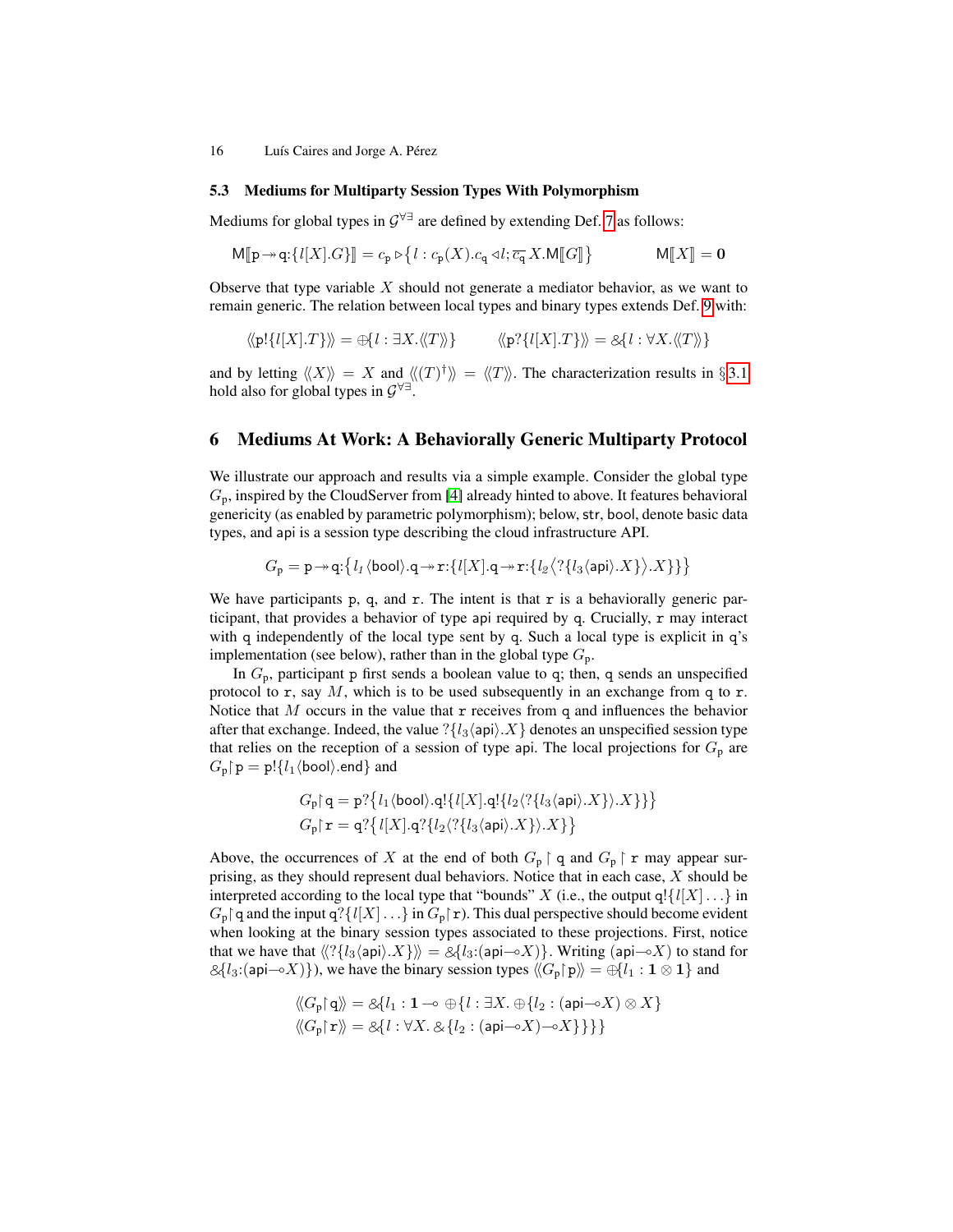The medium process for  $G_p$  is then:

$$
\begin{array}{l} \mathsf{M}[\![G_{\mathbf{p}}]\!]=c_{\mathbf{p}}\triangleright\!\left\{l_1:c_{\mathbf{p}}(u).c_{\mathbf{q}}\triangleleft l_1;\overline{c_{\mathbf{q}}}(v).([u\!\leftrightarrow\! v]\;|\right.\right.\\ \left.c_{\mathbf{q}}\triangleright\!\left\{l:c_{\mathbf{q}}(X).c_{\mathbf{r}}\triangleleft l;\overline{c_{\mathbf{r}}}X.\right.\right.\\ \left.c_{\mathbf{q}}\triangleright\!\left\{l_2:c_{\mathbf{q}}(u).c_{\mathbf{r}}\triangleleft l_2;\overline{c_{\mathbf{r}}}(v).([u\!\leftrightarrow\! v]\;|\;{\mathbf{0}})\right\}\right\}\right\}\end{array}
$$

Using our extended characterization results, we may show that  $M[[G_p]]$  can safely interact with implementations for p, q, and r whose types correspond to the projections of  $G_p$  onto p, q, and r. Indeed,  $M[[G_p]]$  can safely interact with any P,  $Q_i$ , and R such that  $Q_i$ ,  $\Gamma$ ,  $A_i \vdash P$ ,  $\alpha$ ,  $\alpha$  $\Omega; \Gamma; \Delta_1 \vdash P :: c_p: \langle\!\langle G_p \rangle\vert p \rangle\!\rangle$  and

$$
\varOmega; \varGamma; \varDelta_3 \vdash R :: c_\mathbf{r} : \langle\!\langle G_\mathbf{p} \!\!\upharpoonright \mathbf{r} \rangle\!\rangle \qquad \varOmega; \varGamma; \varDelta_2 \vdash Q_i :: c_\mathbf{q} : \langle\!\langle G_\mathbf{p} \!\!\upharpoonright \mathbf{q} \rangle\!\rangle
$$

Process  $(\nu c_p, c_q, c_r)$ (M $\llbracket G_p \rrbracket \mid P \mid R \mid Q_i$ ) is a system for  $G_p$  (cf. Def. 11). It is welltyped; we have  $\Omega; \Gamma; \Delta_1, \Delta_2, \Delta_3 \vdash (\nu c_p, c_q, c_r) (\text{M} [\![G_p]\!] \mid P \mid R \mid Q_i) :: - : 1$ . Process  $c_p \triangleleft l_1$ ;  $\overline{c_p}(f)$ . $(B_f | 0)$  is a concrete implementation for P, where name f stands for a boolean implemented by  $B_f$ . As for R and  $Q_i$ , we may have:

$$
R = c_{\mathbf{r}} \triangleright \{ l : c_{\mathbf{r}}(Y).c_{\mathbf{r}} \triangleright \{ l_2 : c_{\mathbf{r}}(y). \overline{y}(a).(A_a \mid [c_{\mathbf{r}} \leftrightarrow a]) \} \}
$$
  

$$
Q_1 = c_{\mathbf{q}} \triangleright \{ l_1 : c_{\mathbf{q}}(b).c_{\mathbf{q}} \triangleleft l; \overline{c_{\mathbf{q}}} S.c_{\mathbf{q}} \triangleleft l_2; \overline{c_{\mathbf{q}}}(w).(w(a). \text{SMTP}_{w,a}^{b} \mid [m \leftrightarrow c_{\mathbf{q}}]) \}
$$

Crucially, following the type  $\langle G_p | r \rangle$ , process R is *behaviorally generic*: independently of the type received from  $Q_i$  via the medium  $M[[G_p]]$  (cf. the type input prefix  $c_r(Y)$ ), R enables process  $A_a$  to provide the API along name a. Process  $Q_1$  is just one possible implementation for q: it provides an implementation of a service  $\texttt{SMTP}^b_{w,a}$  that relies on behavior api along name  $a$  and a boolean along  $b$  to implement protocol  $S$  along  $w$ . A different implementation for q is process  $Q_2$  below, which concerns session protocol *I*:

$$
Q_2 = c_{\mathbf{q}} \triangleright \{l_1 : c_{\mathbf{q}}(b).c_{\mathbf{q}} \triangleleft l; \overline{c_{\mathbf{q}}} \ I.c_{\mathbf{q}} \triangleleft l_2; \overline{c_{\mathbf{q}}}(w).(w(a).\texttt{IMAP}_{w,a}^b \ \vert \ [m \leftrightarrow c_{\mathbf{q}}])\}
$$

where IMAP $_{w,a}^b$  uses api along a and boolean b to implement protocol I along w. Note that R and any  $Q_i$  have limited interactions with  $M[[G_p]]$ : to respect the genericity stipulated by  $G_p$ , the polymorphic process  $M[[G_p]]$  only mediates the exchange of the local type  $(S \text{ or } I)$  and plugs the necessary connections; other exchanges are direct between  $R$  and  $Q_1$  or  $Q_2$ , and known to comply with the (dynamically passed protocol) specified by the session type  $S$  or  $I$ .

Both  $(\nu_{c_p}, c_q, c_r)$ (M $\llbracket G_p \rrbracket \mid P \mid R \mid Q_1$ ) and  $(\nu_{c_p}, c_q, c_r)$ (M $\llbracket G_p \rrbracket \mid P \mid R \mid Q_2$ ) are well-typed systems; hence, they satisfy fidelity and deadlock-freedom (Thm. 1). Using properties of well-typed processes together with relational parametricity (Thm. 8), we may further show that they are *observationally equivalent*, provided a typed relation between session types  $S$  and  $I$ . That is, Thm. 8 allows us to state the behavioral independence of the sub-system formed by  $M[[G_p]]$ , P, and R with respect to any implementation  $Q_i$  for participant q.

## 7 Concluding Remarks and Related Works

We developed the first analysis of multiparty protocols using binary session types. Our *medium processes* capture the semantics of multiparty session types and connect global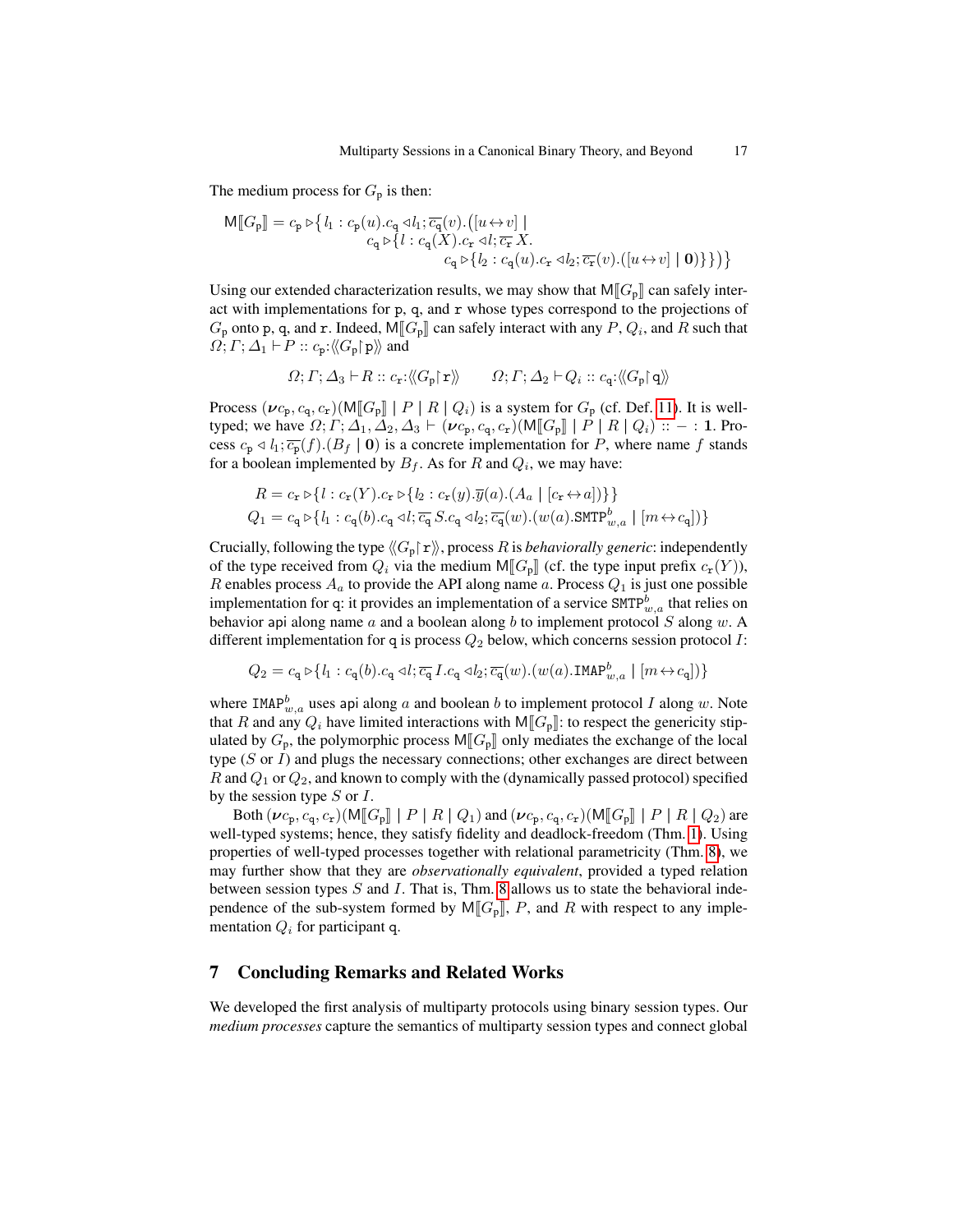types to well-typed implementations; this allows us to exploit properties for typed processes to reason about multiparty systems. Since mediums have a uniform definition, we may analyze global types with features such as delegation, which go beyond the scope of recent automata-based analyses of global types [12,16]. Our work thus complements such recent works. Our approach naturally supports the analysis of multiparty session types with *behavioral genericity*. This model, the first of its kind, is very powerful; it reuses techniques from binary sessions [4], notably *relational parametricity*. These features suggest that extensions of known multiparty sessions with behavioral genericity would be hard to obtain without following linear logic foundations, as done here.

Given a global type, our *characterization results* relate its medium and its local projections; these relations allow us to transfer properties of [5] (e.g., deadlock-freedom) to multiparty protocols. Our results stress the fundamental character of key notions in multiparty sessions (e.g., projections), and build on connections between two distinct session type theories based on linear logic [5] and on automata [12]. Our developments do not depend on the interpretation of session types in [5] being intuitionistic; clearly, its reasoning techniques (e.g., behavioral equivalences [19]) are important in our results. Our approach should extend also to interpretations based on classical linear logic [22].

*Related Work.* One challenge in decomposing a multiparty session type is preserving its sequencing information. The work [9] shows how to decompose a global type into simpler, independent pieces: global types use an additional calls construct to invoke these pieces in the appropriate order, but connections with binary sessions are not established. *Correspondence assertions* [2] track data dependencies and detect unintended operations; they may allow to relate independent binary sessions. Using standard binary/multiparty session types, we capture sequencing information using a process extracted from a global type. Our approach relies on deadlock-freedom (not available in [2]) and offers a principled way of transferring it to multiparty systems.

To our knowledge, ours is the first formal characterization of multiparty session types using binary session types. Previous works have, e.g., compared different multiparty session types but without connecting to binary types [11]. The work [18] (extended version) identifies a class of multiparty systems for which deadlock-freedom analysis can be reduced to the analysis of linear  $\pi$ -calculus processes. This reduction, however, does not connect with binary session types, nor exploits other properties of processes to analyze global types. The work [7] relates global types and a variant of classical linear logic; as in our work, a challenge in [7] is capturing sequencing information in global types. While [7] captures sequencing information in global types via role annotations in propositions/types (using an extra proof system, called coherence), our medium-based approach enables process reasoning on global types, uses standard linear logic propositions, and allows for conservative extensions with powerful reasoning techniques, notably behavioral genericity as enabled by parametric polymorphism.

Medium processes are loosely related to the concept of *orchestrators* in serviceoriented computing. The work [17] shows how to synthesize an orchestrator from a service choreography, using finite state machines. In contrast, we consider choreographies given as behavioral types; mediums are obtained directly from those types.

*Acknowledgments.* Thanks to Bernardo Toninho for useful discussions. We are also grateful to the anonymous reviewers for their improvement suggestions. This work was